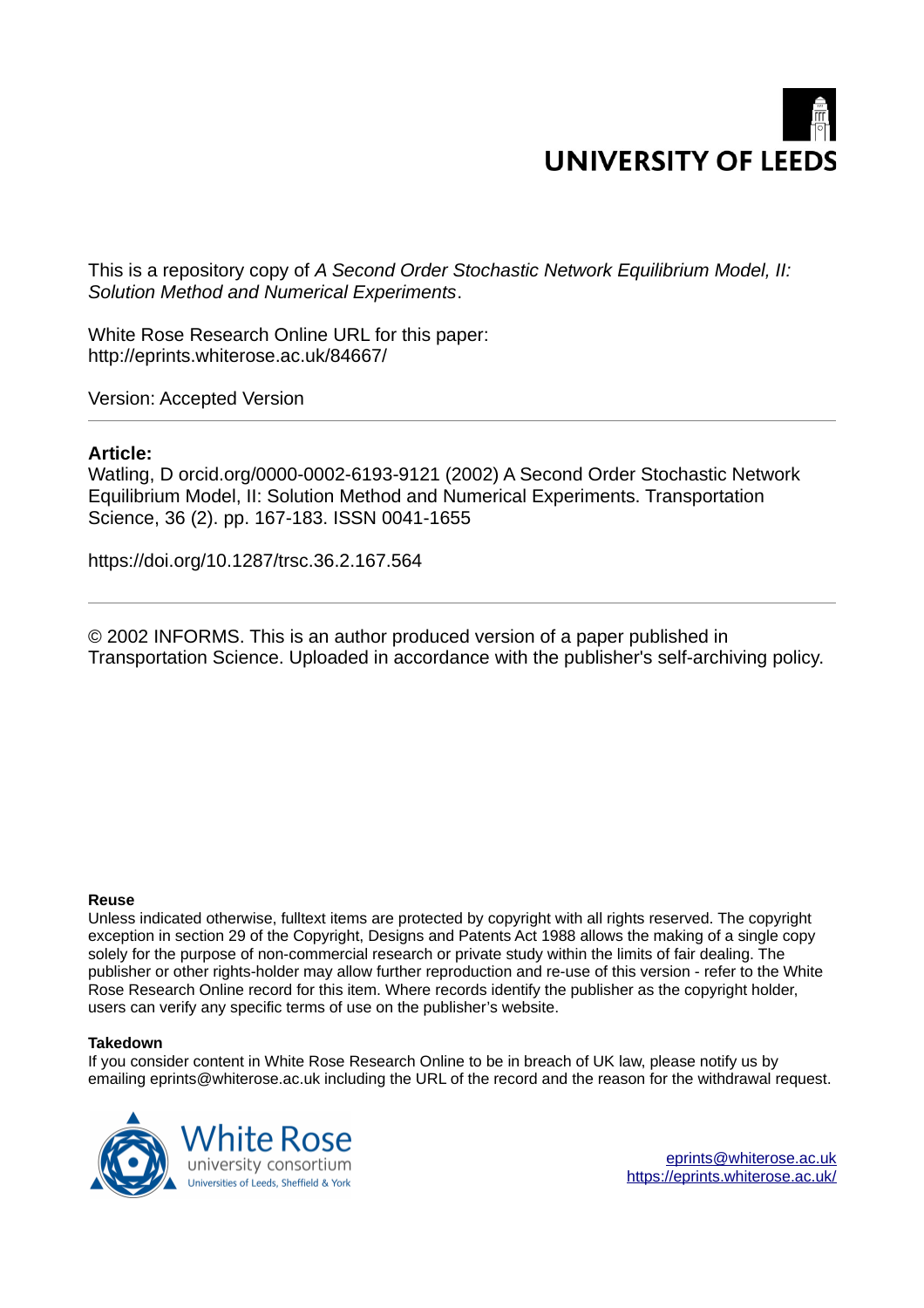# **A SECOND ORDER STOCHASTIC NETWORK EQUILIBRIUM MODEL II: SOLUTION METHOD AND NUMERICAL EXPERIMENTS**

# **David Watling Institute for Transport Studies, University of Leeds, Woodhouse Lane, Leeds LS2 9JT, U.K. d.p.watling@its.leeds.ac.uk**

**Abstract –** Real traffic networks typically exhibit considerable day-to-day variations in traffic flows and travel times, yet these variations are commonly neglected in network performance models. Recently, two alternative theoretical approaches were proposed for incorporating stochastic flow variation in the equilibration of route choices: the stochastic process (SP) approach (Cantarella & Cascetta, 1995) and the second order generalised stochastic user equilibrium (GSUE(2)) model (Watling, 2001). The theoretical basis of the two approaches is contrasted, and the paper goes on to present a heuristic solution method for the GSUE(2) model, and two alternative simulation methods for the SP model, each applicable to the realistic case of probit-based choice probabilities. These solution methods are then applied to two realistic networks. Factors affecting convergence and reproducibility are first identified, followed by comparisons of the GSUE(2) and SP predictions. It is seen that a quasi-periodic behaviour commonly arises in the SP model, with the predictions radically different from the GSUE(2) model. However, by modifying the link performance functions in the over-capacity regime, the nature of the SP solution changes, and for a memory filter based on a large number of days' experience, its moments are seen to be approximated by those of the GSUE(2) model. Implications for the application of these models are discussed.

# **INTRODUCTION**

The classical approaches to network performance prediction are based on the concepts of deterministic and stochastic user equilibrium (SUE), whether for time-independent (Sheffi, 1985) or time-dependent (Ran & Boyce, 1996) cases. Although several extensions to such models have been proposed (e.g. Mirchandani & Soroush, 1987), the key assumption retained is that the traffic flows (whether or not disaggregated by link entry time) are fixed, deterministic quantities. This premise may be challenged on several grounds (Watling, 2001): for example, observations of real traffic networks typically indicate considerable betweenday variation. In any case, there is a growing interest in predicting the variance in traffic conditions, in addition to the mean, in order (for example) to quantify network reliability (Bell & Cassir, 2000), or to represent the inefficiency in drivers' route choice as part of their behavioural response to information systems.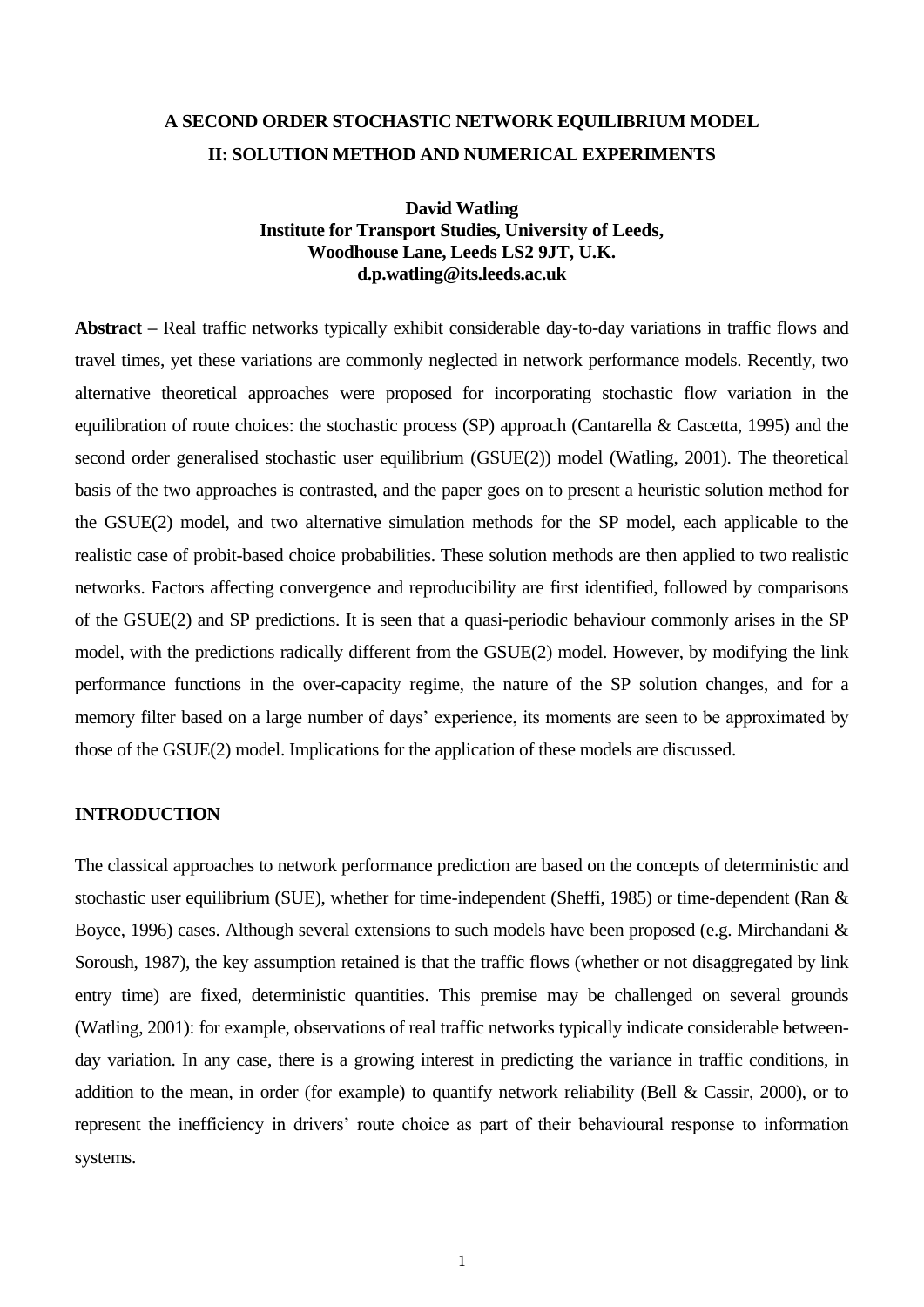It is natural first to consider whether conventional network equilibrium models may still be applicable in such a variable environment: in particular, as a method of predicting mean conditions, to which variations are subsequently "supplemented" by some external process. There are several compelling theoretical arguments that make such an approach unattractive (Watling, 2001). Firstly, the non-linearity of the system components (e.g. the link cost-flow performance functions) implies that models neglecting flow variability will tend to provide systematically biased estimates of mean travel costs (see also Cascetta, 1989). Secondly, the "law of large numbers" arguments (e.g. Davis  $\&$  Nihan, 1993)—often proffered to justify conventional equilibrium as an approximation to mean stochastic conditions—require all inter-zonal demands to be "large", which is difficult to justify for many practical urban studies involving fine zoning systems. Thirdly, it in any case seems unsatisfactory to deal with variability in some distinct, inconsistent way to the equilibrium process by which mean conditions are estimated. For example, the link cost-flow performance functions in some sense offer as much insight into the link between cost and flow variability, as they do between cost and flow means.

Recently, two alternative theoretical approaches have been proposed that overcome these difficulties, involving fundamental re-definitions of the notion of 'equilibrium' within a stochastic framework. These are the stochastic process (SP) approach (Cantarella & Cascetta, 1995) and the second order generalised SUE (GSUE(2)) model (Watling, 2001). The purpose of the present paper is three-fold:

- i) to compare and contrast these two approaches on a theoretical level;
- ii) to propose solution algorithms for each model, applicable to probit-based choice probabilities;
- iii) to obtain numerical comparisons of the two models, through applications to realistic networks.

# **1. NOTATION**

The notation follows that of Watling (2001), where a fuller description is provided. In brief, a network is supposed to consist of A directed links, W inter-zonal movements and N routes, with the latter labelled in such a way that the index set of N<sub>k</sub> routes for movement k is  $R_k = \left\{r + \sum_{j=1}^{n} N_j : r = 1, 2, ..., N_k\right\}$  $=\begin{cases} r + \sum_{i=1}^{k-1} N_i : r = 1 \end{cases}$  $\int$ ┤  $\overline{\mathcal{L}}$  $\vert$  $\left\{ \right\}$  $=1$   $\left[1\right]$ -:  $r = 1,2$ 1 1  $, 2, ..., N_k$ . The paths are related to the movements by the N  $\times$ W path-movement incidence matrix  $\Gamma$ , and to the links by the  $A \times N$  link-path incidence matrix  $\Delta$ . The (non-zero) inter-zonal demand rates are held in the W-vector **q**. The convex sets of demand-feasible route flow and link flow rates are denoted respectively by  $\Omega_1 = \{ \mathbf{f} \in \mathbb{R}^N_+ : \Gamma^T \mathbf{f} = \mathbf{q} \}$  and  $\Omega_2 = \{ \mathbf{v} \in \mathbb{R}^A_+ : \mathbf{v} = \mathbf{\Delta} \mathbf{f} \text{ where } \mathbf{f} \in \Omega_1 \}$ , where  $\mathbb{R}^N_+$  denotes the space of N-vectors with non-negative real elements, and  $A<sup>T</sup>$  denotes the transpose of the matrix A.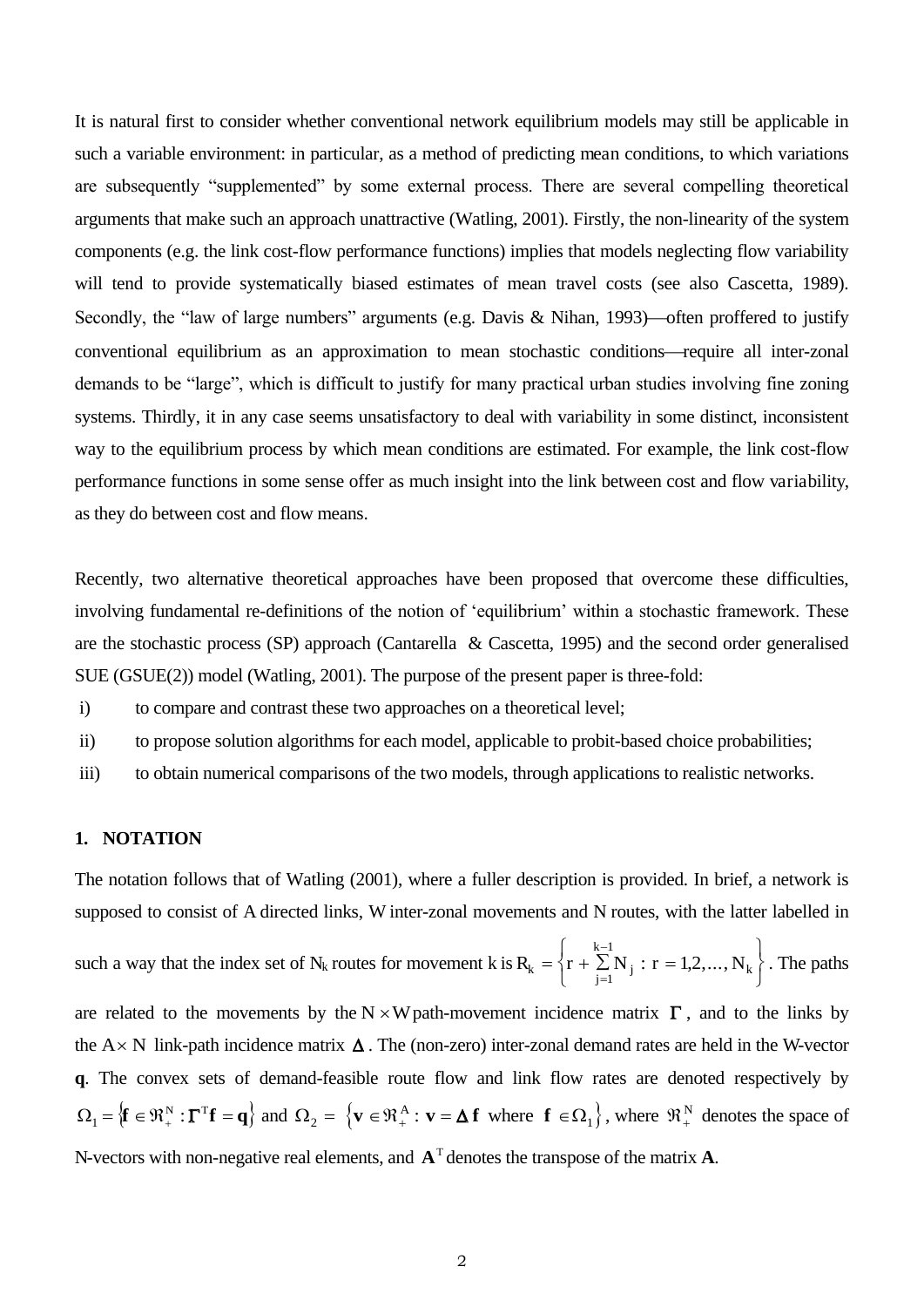The cost of travelling along link a depends on the link flow vector **v** through  $t_a$ (**v**) ( $a = 1, 2, ..., A$ ), with these functions themselves arranged in an A-vector,  $\mathbf{t}(v)$ . Finally,  $\{p_r(\mathbf{u}) : r \in R_k\}$  is a route choice model describing the fraction of drivers on inter-zonal movement k that would choose each of the alternative routes in  $R_k$  when the perceived route costs are **u** (an N-vector), with  $p(u)$  denoting the N-vector of these functions across all movements. Following Sheffi (1985),  $\mathbf{v} \in \Omega_2$  is then termed a stochastic user equilibrium (SUE) if and only if

$$
\mathbf{v} = \Delta \text{diag}(\Gamma \mathbf{q}) \cdot \mathbf{p}(\Delta^{\mathrm{T}} \mathbf{t}(\mathbf{v})). \tag{1.1}
$$

Alternatively, flows may be defined as absolute values, rather than rates per hour, with the inter-zonal demands denoted by the vector  $\tilde{\mathbf{q}} \in Z^W_+$ , relating to a period of the day of duration  $\tau$  hours, where  $Z^N_+$  $\sum_{i=1}^{N}$  is the space of N-vectors with non-negative integer elements. Thus,  $\mathbf{q} = \tau^{-1}\tilde{\mathbf{q}}$ . The demand-feasible absolute route and link flows are denoted respectively  $\tilde{\Omega}_1 = \{ \tilde{\mathbf{f}} \in \mathbb{Z}_+^N : \mathbf{\Gamma}^T \tilde{\mathbf{f}} = \tilde{\mathbf{q}} \}$  and  $\tilde{\Omega}_2 = \left\{ \tilde{\mathbf{v}} \in \mathbb{Z}_+^{\mathcal{A}} : \tilde{\mathbf{v}} = \Delta \tilde{\mathbf{f}} \text{ where } \tilde{\mathbf{f}} \in \tilde{\Omega}_1 \right\}.$  Capitalised versions of **v**, **f**,  $\tilde{\mathbf{v}}$  and  $\tilde{\mathbf{f}}$  —namely  $V, F, \tilde{V}$  and  $\tilde{F}$ —will denote vector random variables of the relevant flow/cost measures. On occasion, it will also prove useful to define the following partitions by inter-zonal movement:

$$
\widetilde{\mathbf{F}} = \begin{pmatrix} \widetilde{\mathbf{F}}_{[1]} \\ \widetilde{\mathbf{F}}_{[2]} \\ \vdots \\ \widetilde{\mathbf{F}}_{[W]} \end{pmatrix} \text{ and } \mathbf{p}(\mathbf{u}) = \begin{pmatrix} \mathbf{p}_{[1]}(\mathbf{u}) \\ \mathbf{p}_{[2]}(\mathbf{u}) \\ \vdots \\ \mathbf{p}_{[W]}(\mathbf{u}) \end{pmatrix}.
$$
 (1.2)

#### **2. THEORETICAL MODELS**

The purpose of the paper is to compare two alternative approaches proposed for the modelling of stochastic flows in networks. The first task is, therefore, to define the two approaches, specifically highlighting the distinct notions of "equilibrium" employed.

# **2.1 The second order stochastic user equilibrium model**

The second order SUE model of Watling (2001) may be deduced in two steps. Firstly, a fixed point condition is deduced on the joint probability distribution of network flows, and secondly, this condition is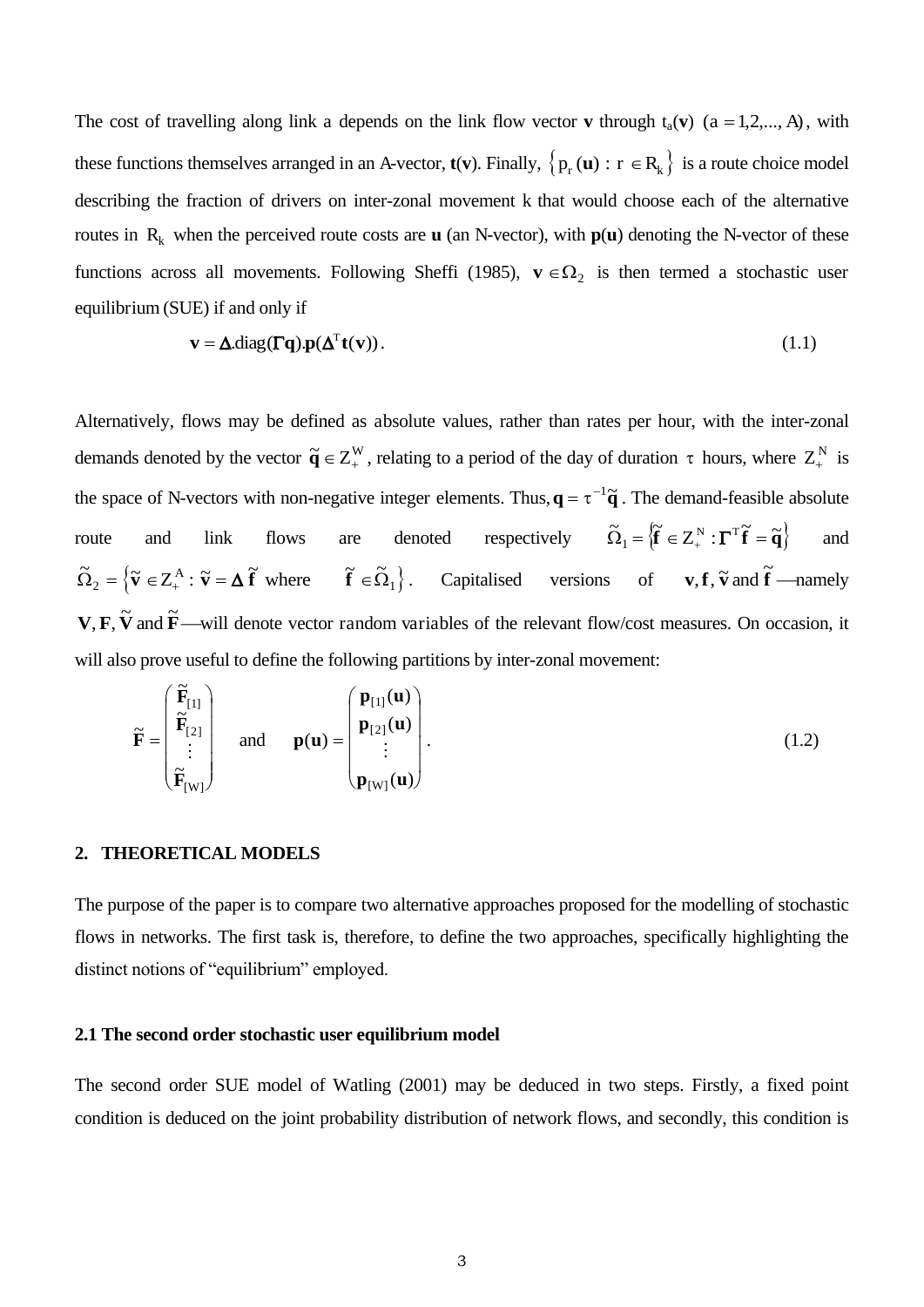approximated using moments of the distribution, yielding a fixed point condition on the mean network link flows and covariance matrix. The key assumptions and deductions involved are:

- 1. It is assumed that drivers have experienced traffic flows  $\{\tilde{V}^{(1)}, \tilde{V}^{(2)}, ..., \tilde{V}^{(m)}\}$ , and corresponding travel costs  $\{\mathbf t(\tau^{-1}\widetilde{\mathbf V}^{(1)}),\mathbf t(\tau^{-1}\widetilde{\mathbf V}^{(2)}),..., \mathbf t(\tau^{-1}\widetilde{\mathbf V}^{(m)})\}$ , on m previous "days". Specifically, it is assumed that  $\{\tilde{\mathbf{V}}^{(1)}, \tilde{\mathbf{V}}^{(2)}, ..., \tilde{\mathbf{V}}^{(m)}\}$  are a sample of independent, identically distributed vector random variables, with common probability distribution  $\psi$  with elements  $\{Pr(\tilde{\mathbf{V}} = \tilde{\mathbf{v}}) : \tilde{\mathbf{v}} \in \tilde{\Omega}_2\}.$
- 2. Based on the experiences in 1., drivers' mean predicted travel costs are assumed to be given by the variable  $\frac{1}{m} \sum_{i=1}^{m} t(\tau)$ =  $\sum_{i=1}^{\infty}$ j j  $m \sum_{j=1}$  $\frac{1}{m} \sum_{n=1}^{m} \mathbf{t}(\tau^{-1} \tilde{\mathbf{V}}^{(j)})$ , which as  $m \to \infty$  approaches with zero variance  $E[\tau^{-1} \tilde{\mathbf{V}}]$  where  $\tilde{\mathbf{V}} \sim \mathbf{W}$ (where  $\sim$ ' is used to denote 'follows the distribution of ').
- 3. Given mean predicted link travel costs **y**, which induce route costs  $\mathbf{\Delta}^T \mathbf{y}$ , the  $\tilde{\mathbf{q}}_k$  drivers on each movement choose between the alternative routes independently and with common probabilities  $\mathbf{p}_{[k]}(\mathbf{\Delta}^{T}\mathbf{y})$ , based on partition (1.2) of  $\mathbf{p}$ (.). Thus, based on partition (1.2) of  $\tilde{\mathbf{F}}$ , it follows that:

$$
\widetilde{\mathbf{F}}_{[k]} | \mathbf{Y} = \mathbf{y} \sim \text{Multinomial}(\widetilde{\mathbf{q}}_k, \mathbf{p}_{[k]}(\boldsymbol{\Delta}^{\mathrm{T}} \mathbf{y})) \quad \text{(independently for } k = 1, 2, \dots, W \text{).}
$$
 (2.1)

4. Suppose finally that the  $|\tilde{\Omega}_2| \times |\tilde{\Omega}_1|$  constant matrix  $\Pi$  describes the relationship between the link flow distribution  $\psi$  and the absolute route flow probability distribution  $\zeta$  (a vector with elements  $\{Pr(\tilde{F} = \tilde{f}) : \tilde{f} \in \tilde{\Omega}_1\}$ , where  $\psi = \Pi \zeta$ , and the elements of  $\Pi$  are

$$
\Pi_{ij} = \begin{cases}\n\text{if the route flow } \tilde{\mathbf{f}} \text{ referred to by } \varsigma_j \text{ "corresponds" to the link flow } \tilde{\mathbf{v}} \\
1 & \text{referred to by } \psi_i, \text{ in the sense that } \tilde{\mathbf{v}} = \Delta \tilde{\mathbf{f}} \\
0 & \text{otherwise}\n\end{cases}
$$

5. Linking these assumptions together yields a consistency (equilibrium) condition on  $\psi : \psi = \Pi \varsigma(\psi)$ (2.2) where  $\varsigma(\psi)$  is a vector of

dimension  $|\tilde{\Omega}_1|$  with elements the probabilities Pr( $\tilde{\mathbf{F}} = \tilde{\mathbf{f}} \mid \mathbf{Y} = E_{\tilde{\mathbf{V}}}[\mathbf{t}(\tau^{-1}\tilde{\mathbf{V}})]$ 

where  $\tilde{\mathbf{V}} \sim \mathbf{W}$ )  $\widetilde{\mathbf{V}} \sim \mathbf{\psi}$  )  $(\widetilde{\mathbf{f}} \in \widetilde{\Omega}_1)$  $(2.3)$  where the distribution of  $\tilde{F} | Y$  is given by  $(2.1)$  based on partition  $(1.2)$ .

Now,  $\psi$  enters in the right hand side of (2.2) through  $E_{\tilde{v}}[\tau^{-1}\tilde{V}]$  $\tilde{\mathbf{v}}$  [ $\mathbf{\tau}^{-1}\tilde{\mathbf{V}}$ ] in (2.3). Based on a second order Taylor series approximation to **t**(.), this expectation may be approximated by an expression involving only the mean and covariance matrix of  $\tilde{V}$ . But then, based on (2.2), the link flow mean and covariance matrix are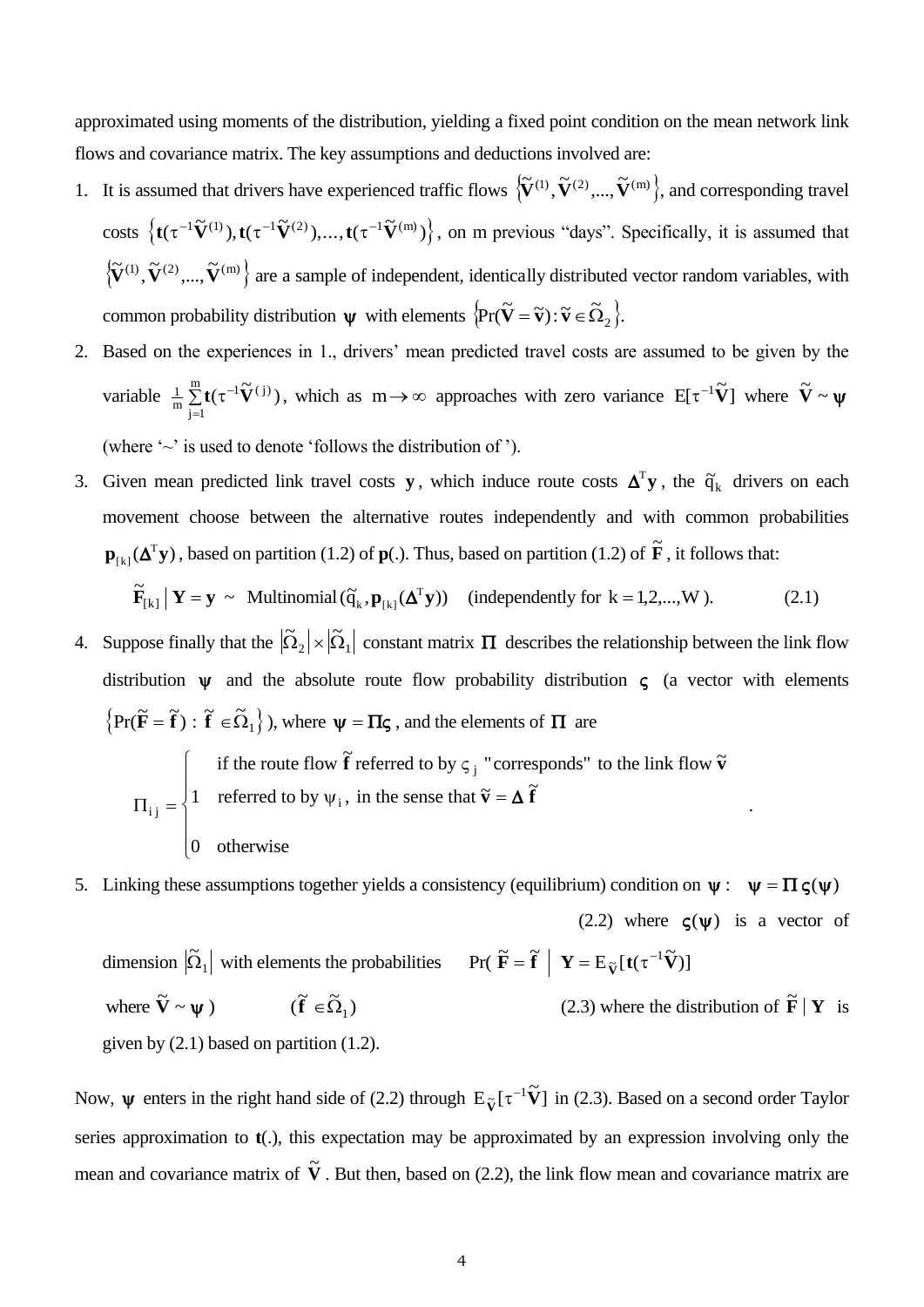related to the (multinomial) route flow means and covariance matrix, and standard expressions are available for the latter. Thus, (2.2) reduces to a consistency condition only on the flow mean and covariance matrix, leading to the following fixed point condition:

**Definition** Consider a network with twice-differentiable link cost-flow functions **t**(**v**), route choice model  $p(u)$  and demands **q**. Then the mean A-vector  $\mu$  and  $A \times A$  covariance matrix  $\Sigma$ , as a pair  $(\mu, \Sigma)$ , is a Generalised Stochastic User Equilibrium of order 2, denoted GSUE(2), if and only if:

$$
\mu = \Delta \cdot \text{diag}(\Gamma \mathbf{q}) \cdot \mathbf{p}(\Delta^T \mathbf{\tilde{t}}(\mu, \Sigma))
$$
\n(2.4a)  
\n
$$
\Sigma = \tau^{-1} \Delta \cdot \Psi(\mathbf{q}, \mathbf{p}(\Delta^T \mathbf{\tilde{t}}(\mu, \Sigma))) \cdot \Delta^T
$$
\n(2.4b)

where  $\check{\mathbf{t}}(\mu, \Sigma)$  $\frac{1}{2}$ is an A-vector with elements

$$
\breve{\mathbf{t}}_{a}(\mathbf{\mu}, \Sigma) = \mathbf{t}_{a}(\mathbf{\mu}) + \frac{1}{2} ||\mathbf{H}_{a}(\mathbf{\mu}), \Sigma ||
$$
 (a = 1,2,..., A) (2.5)

where  $H_a(v)$  is the A  $\times$  A Hessian matrix of  $t_a(v)$ , where the scalar product of two m  $\times$  n matrices is

$$
\|\mathbf{X}, \mathbf{Y}\| = \sum_{i=1}^{m} \sum_{j=1}^{n} X_{ij} Y_{ij}
$$
 (X, Y \in \mathbb{R}^{m} \times \mathbb{R}^{n}) (2.6)

and where  $\Psi(q, p)$  is a function whose result is an N  $\times$  N block diagonal matrix, with blocks the matrices of dimension  $N_k \times N_k$ :

$$
\mathbf{\Psi}_{[k]}(q_k, \mathbf{p}_{[k]}) = q_k \left( \text{diag}(\mathbf{p}_{[k]}) - \mathbf{p}_{[k]} \mathbf{p}_{[k]}^T \right) \qquad (k = 1, 2, ..., W). \qquad (2.7)
$$

Here,  $(\mu, \Sigma)$  relates to the joint probability distribution of the flow rate variable **V** (=  $\tau^{-1}\tilde{\mathbf{V}}$ ), rather than  $\tilde{V}$ , as this allows a more natural comparison with conventional equilibrium models. In the conditions above, (2.5) represents the second order approximation to the expected link costs  $E_{\tilde{v}}[\tau^{-1}\tilde{V}]$  $\tilde{\mathbf{v}}\left[\tau^{-1}\tilde{\mathbf{V}}\right]$ , and  $\Psi_{[k]}(\tilde{q}_k, \mathbf{p}_{[k]})$  (note  $\tilde{q}_k$  rather than  $q_k$ ) is a Multinomial  $(\tilde{q}_k, \mathbf{p}_{[k]})$  covariance matrix. In this form, it is possible to note several features of the GSUE(2) model. In particular, if the link cost functions **t**(.) are linear, then  $\mathbf{\vec{t}}(\mathbf{\mu}, \mathbf{\Sigma}) = \mathbf{t}(\mathbf{\mu})$  $\frac{1}{2}$ , and (2.4a) reduces to an SUE condition (1.1) on  $\mu$  which may be separately solved, before substitution in the right-hand side of (2.4b) to determine  $\Sigma$ . Secondly, if all link costs are linear or quadratic, there is no approximation error in (2.5), and the GSUE(2) solution corresponds exactly to moments from the fixed point condition (2.2). Thirdly, for fixed **q** as  $\tau \rightarrow \infty$  (implying that the absolute numbers of travellers  $\tilde{\mathbf{q}} = \mathbf{q} \tau$  approach infinity on all movements), the effect of  $\Sigma$  becomes negligible, so  $\check{\mathbf{t}}(\mu, \Sigma) \to \mathbf{t}(\mu)$  $\frac{1}{\epsilon}$ and  $\mu$  is again an SUE.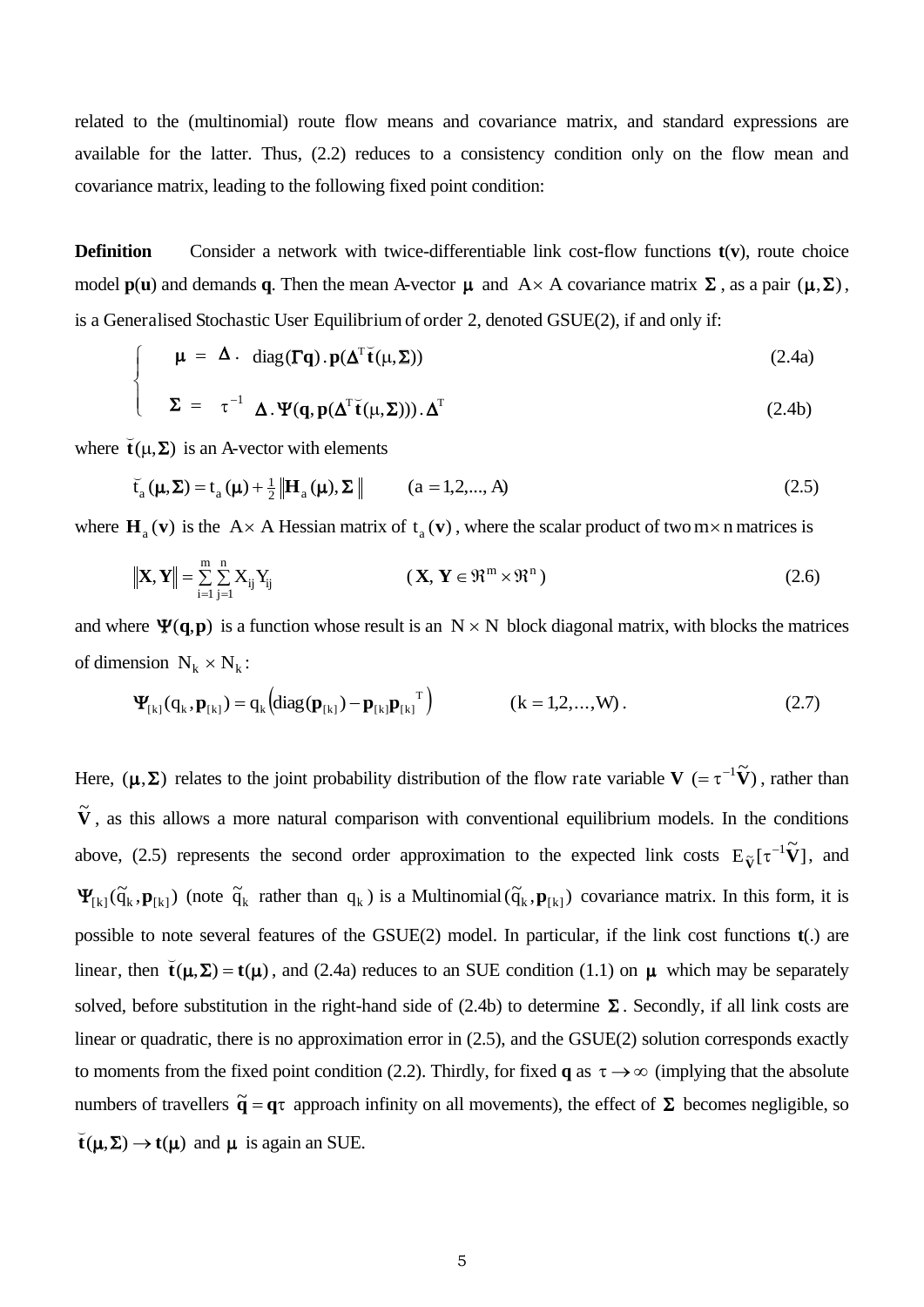Solutions to problem (2.4) can be shown to exist under mild conditions, namely the continuity of **p**(.), **t**(.), and first and second derivatives of **t**(.). The uniqueness of GSUE(2) solutions has been examined for problems where the Jacobian of **t**(.) is diagonal with positive elements. In single inter-zonal movement problems, a unique GSUE(2) solution is guaranteed if all second derivatives of **t**(.) are non-negative and **p**(.) follows a regular random utility model, provided the absolute travel demand is not very small. For problems with multiple inter-zonal movements, numerical experience with the model has never indicated the existence of multiple solutions. Moreover, it has been proven that if multiple solutions do exist, then the resulting mean flows will be very similar (Watling, 2001).

### **2.2 The stochastic process model**

A rather different notion of equilibrium is obtained by casting our problem in the form of a discrete time stochastic process (SP), where an explicit dynamical adjustment process relates past experiences to current behaviour. This single process describes the way in which past experiences came to evolve, as well as equilibrium and future behaviour. The state variables of the dynamical system are essentially rather complex joint probabilities (over both links and "days") of the possible flow states, with 'equilibrium' achieved when the process converges to a state from which the dynamical process will never move. It is noted that analogous treatments of conventional Wardrop equilibrium (Smith, 1984) and SUE (Watling, 1999) are possible, but in these cases with respect to discrete time deterministic processes in which the flows themselves (rather than their probabilities) are the state variables.

Following Cascetta (1989) and Cantarella & Cascetta (1995), we begin by supposing a rather general dependence on the past, in the form of an autonomous, m-dependent, Markov process. That is to say, if the random variables  $\tilde{V}^{(n)}$  (n=1,2,...) denote the link flow vector on "day" n (or some other discrete time epoch n), then we suppose that  $\tilde{V}^{(n)}$  depends only on the flows  $(\tilde{V}^{(n-1)}, \tilde{V}^{(n-2)}, \ldots, \tilde{V}^{(n-m)})$  in the previous m days, and that this dependence is time-invariant (i.e. independent of n, depending only on the number of days between the present and past). Let  $\mathbf{W}_{m}^{(n)} = (\tilde{\mathbf{V}}^{(n-m+1)}, \tilde{\mathbf{V}}^{(n-m+2)}, ..., \tilde{\mathbf{V}}^{(n)})$  denote an m-sequence of such variables ending on day n. Then, by the Markov property,

$$
Pr(\mathbf{W}_{m}^{(n)}) = \sum_{\mathbf{w} \in \tilde{\Omega}_{2}^{m}} Pr(\mathbf{W}_{m}^{(n)} | \mathbf{W}_{m}^{(n-1)} = \mathbf{w}) \ Pr(\mathbf{W}_{m}^{(n-1)} = \mathbf{w}) \qquad (n = m+1, m+2,...)
$$
 (2.8)

and since conditionally on  $W_m^{(n-1)}$ , all elements of  $W_m^{(n)}$  are determined except for  $\tilde{V}^{(n)}$ , then

$$
Pr(\mathbf{W}_{m}^{(n)}) = \sum_{\mathbf{w} \in \tilde{\Omega}_{2}^{m}} Pr(\tilde{\mathbf{V}}^{(n)} | \mathbf{W}_{m}^{(n-1)} = \mathbf{w}) \ Pr(\mathbf{W}_{m}^{(n-1)} = \mathbf{w}) \qquad (n = m+1, m+2,...). \tag{2.9}
$$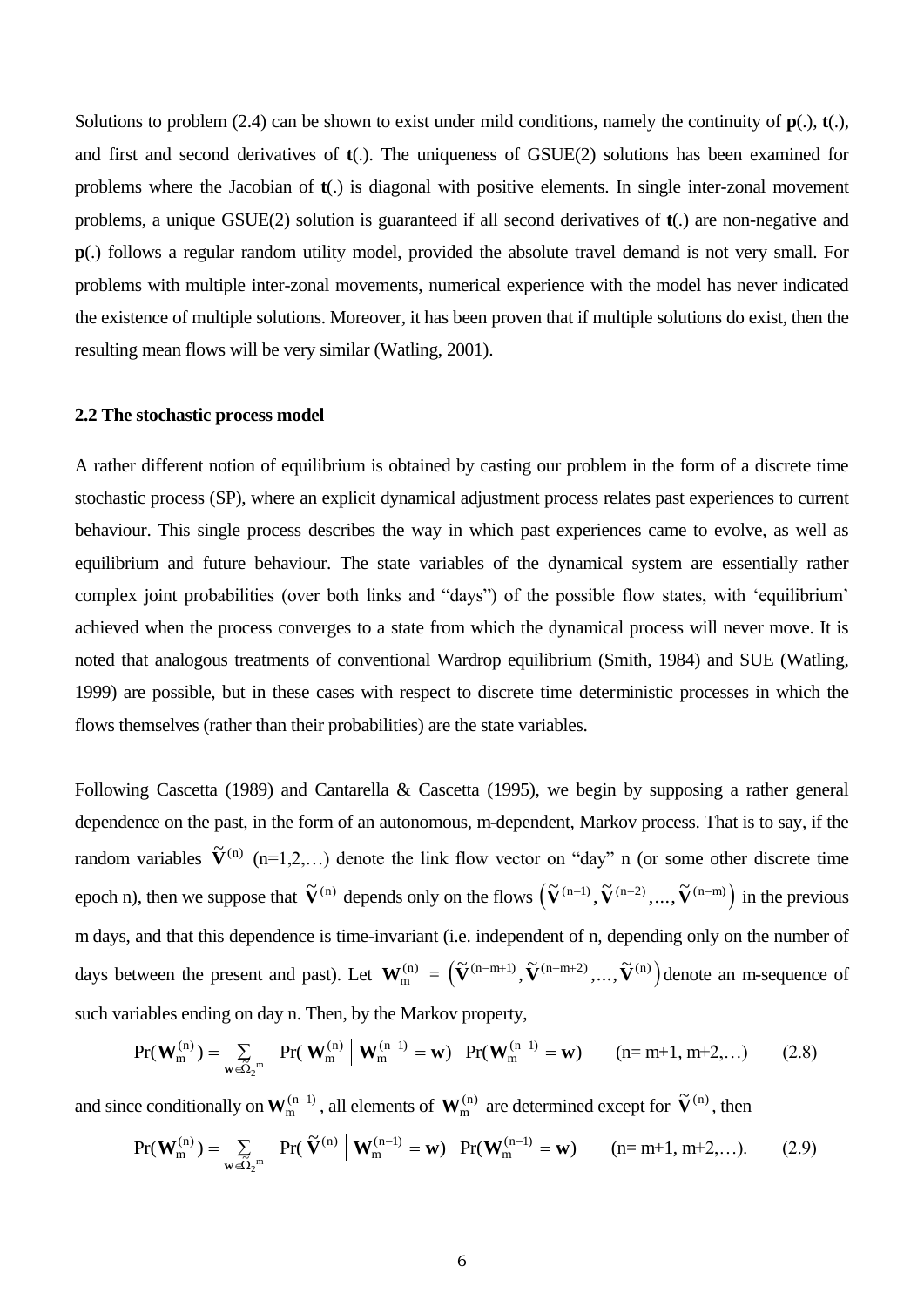By the time-invariance (autonomous) assumption, the conditional probabilities of  $\tilde{V}^{(n)}|W_m^{(n-1)}|$  $_{1}^{\mathrm{n}-1)}$  are independent of n, and so can be arranged in a constant matrix **B** of dimension  $|\tilde{\Omega}_2|^m \times |\tilde{\Omega}_2|$ . **B** is known as the transition probability matrix, and is the defining property of the SP (i.e. its elements are known values from the model assumptions). Suppose further that for n=m+1,m+2,…, the probabilities  $\left\{ \Pr(\mathbf{W}_{m}^{(n)} = \mathbf{w}) : \mathbf{w} \in \tilde{\Omega}_{2}^{m} \right\}$  are arranged in a column vector  $\phi^{(n)}$  of dimension  $\left| \tilde{\Omega}_{2} \right|^{m}$ . Then (2.9) may be written as the linear dynamical system in  $\varphi$  of:

$$
\boldsymbol{\varphi}^{(n)} = \mathbf{B}^{T} \; \boldsymbol{\varphi}^{(n-1)} \quad (n = m+1, m+2,...)
$$
\n(2.10)

where we suppose that  $\varphi^{(m)}$  is supplied as an initial condition. An equilibrium state of this system is therefore a probability distribution  $\varphi^*$  satisfying

$$
\boldsymbol{\varphi}^* = \mathbf{B}^{\mathrm{T}} \, \boldsymbol{\varphi}^* \quad . \tag{2.11}
$$

It may be shown (Cascetta, 1989) that there exists a unique solution to (2.11), to which the process (2.10) will converge regardless of the initial conditions, provided that m is finite and the process is irreducible. Irreducibility requires that there is a positive probability that process  $(2.10)$  will transform from any feasible  $\varphi$  to any other feasible  $\varphi$  in a finite number of time epochs.

Specifically, consider now a particular SP model of the general form above, again following Cascetta (1989). The model has two components, a 'memory filter' describing the way in which past experiences are assimilated, and a 'choice process' describing how drivers behave conditionally on the past:

**Choice Process:** 
$$
\widetilde{\mathbf{V}}^{(n)} = \Delta \widetilde{\mathbf{F}}^{(n)} \text{ where } \widetilde{\mathbf{F}}_{[k]}^{(n)} \middle| \mathbf{Y}^{(n-1)} \sim \text{Multinomial}(q_k, \mathbf{p}_{[k]}(\Delta^T \mathbf{Y}^{(n-1)}))
$$
\n
$$
(k = 1, 2, ..., W, \text{ independently})
$$
\n(2.12)

**Memory filter:** 
$$
\mathbf{Y}^{(n-1)} = \frac{1}{m} \sum_{j=1}^{m} \mathbf{t} (\tau^{-1} \widetilde{\mathbf{V}}^{(n-j)})
$$
 (2.13)

Sufficient conditions for process (2.12)/(2.13) to possess a unique, convergent equilibrium distribution are that m be finite, and that irreducibility be guaranteed by ensuring that  $p_r(\cdot) > 0$  everywhere for all routes  $r = 1, 2, \ldots, N$  (as is satisfied by conventional logit and probit choice models, for example).

# **2.3 Discussion**

It is natural to ask whether  $(2.2)/(2.3)$ —from which the GSUE(2) conditions (2.4) are derived—also characterises a necessary condition on the marginals of an equilibrium distribution  $\varphi^*$  of process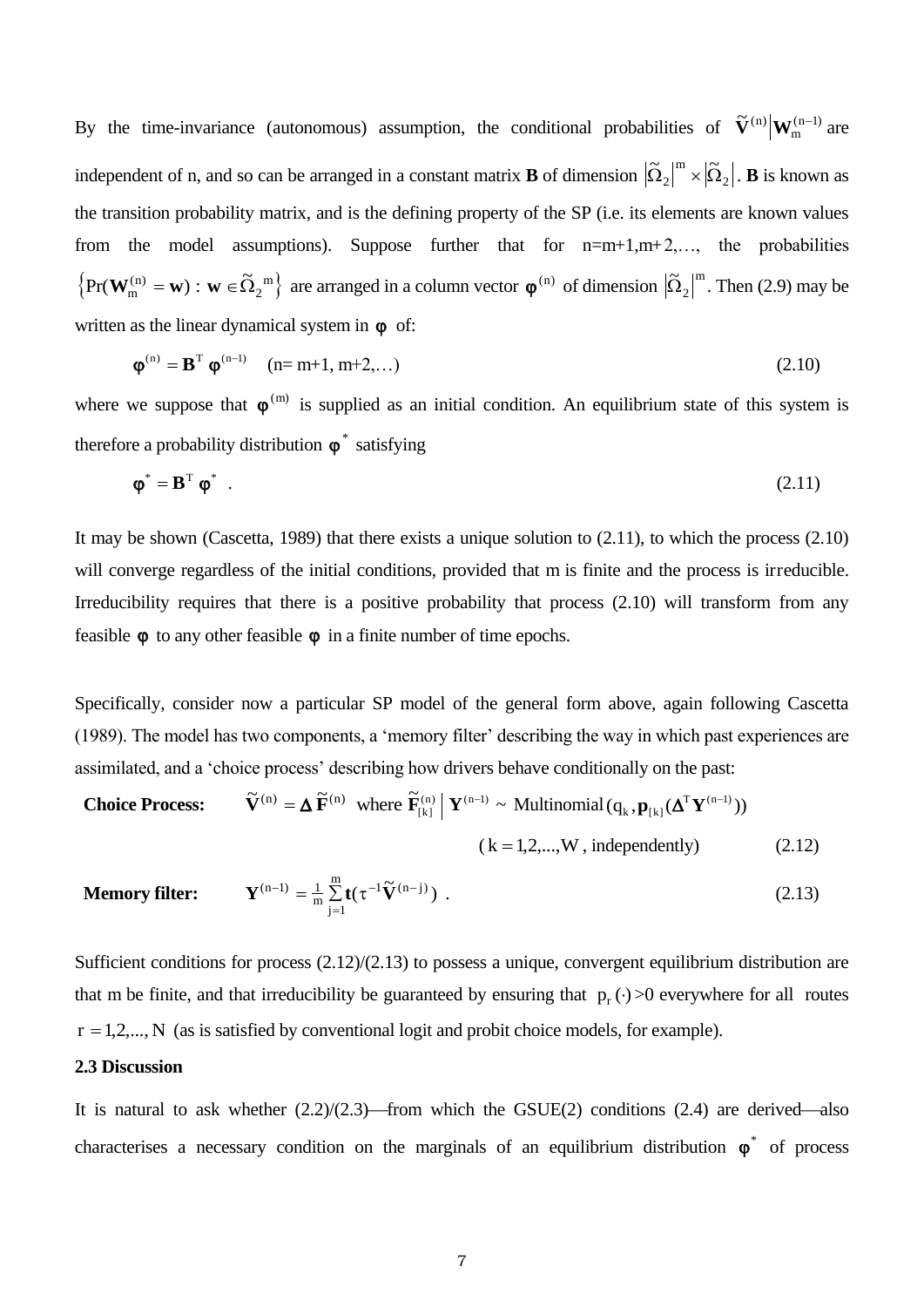(2.12)/(2.13), at least as an approximation for large m in the SP. It is noted that in this conjecture, we need to refer to the marginals of  $\varphi^*$  (i.e. the flow probability distribution on any particular equilibrium day taken in isolation), since  $\boldsymbol{\varphi}^*$  refers to the joint distribution of an m-sequence of days.

In terms of the underlying theoretical approaches, there is a good case for claiming that the two methods are quite distinct, and that there is no good reason for expecting a correspondence. Certainly, the approaches are sufficiently different that the GSUE(2) derivations cannot simply be applied to the SP case. In brief, there are three main theoretical reasons to suspect that the marginal moments of an equilibrium distribution satisfying (2.11) will differ from the GSUE(2) moments (2.4):

**Autocorrelation.** Part of  $\varphi^{(n)}$  in the SP (2.10) are the marginal probability distributions of each of the constituent vector variables  $\tilde{V}^{(n-j)}$  ( $j = 1, 2, ..., m$ ), and in equilibrium these marginals will be identical. However, since  $\varphi^{(n)}$  is a joint probability distribution of the  $\tilde{V}^{(n-j)}$  (j = 1,2,...,m), it also contains information on the covariances between these variables, and such autocorrelations-i.e. correlations between time epochs—will exist even in equilibrium. In the SP case, therefore, we cannot hope to appeal to the same assumptions used in the derivation of (2.2), since in the equilibrium phase of the SP, while past experiences are marginally identically distributed, they are not independent.

**Stochastic choice probabilities.** The appealing theoretical properties of the SP approach, particularly the existence of a unique, globally convergent equilibrium distribution, hold when m is finite. In such cases, in the memory filter (2.13),  $Y^{(n-1)}$  will be a random variable, and hence so will the unconditional route choice probabilities  $p(\Delta^T Y^{(n-1)})$ . Therefore, while conditionally on the past, drivers' choices are based on fixed choice probabilities and are therefore multinomial (as in (2.12)), the unconditional distribution of path choices is based on stochastic choice probabilities and therefore cannot be multinomial. But it is precisely such unconditional choices, and therefore unconditional link flows, that underlie the SP notion of equilibrium. The equilibrium moments of the SP therefore never correspond to multinomial unconditional path flows, whereas the GSUE(2) moments (2.4) always do.

**Moment approximation.** A final, rather more obvious distinction is that (2.4) are moments computed from an approximation to the link cost-flow performance functions.

In spite of the differences in the underlying theoretical models, it is still relevant to ask whether this translates into substantial differences in practical model predictions. In section 6 a series of numerical experiments are conducted in order to obtain preliminary evidence on this issue for realistic networks.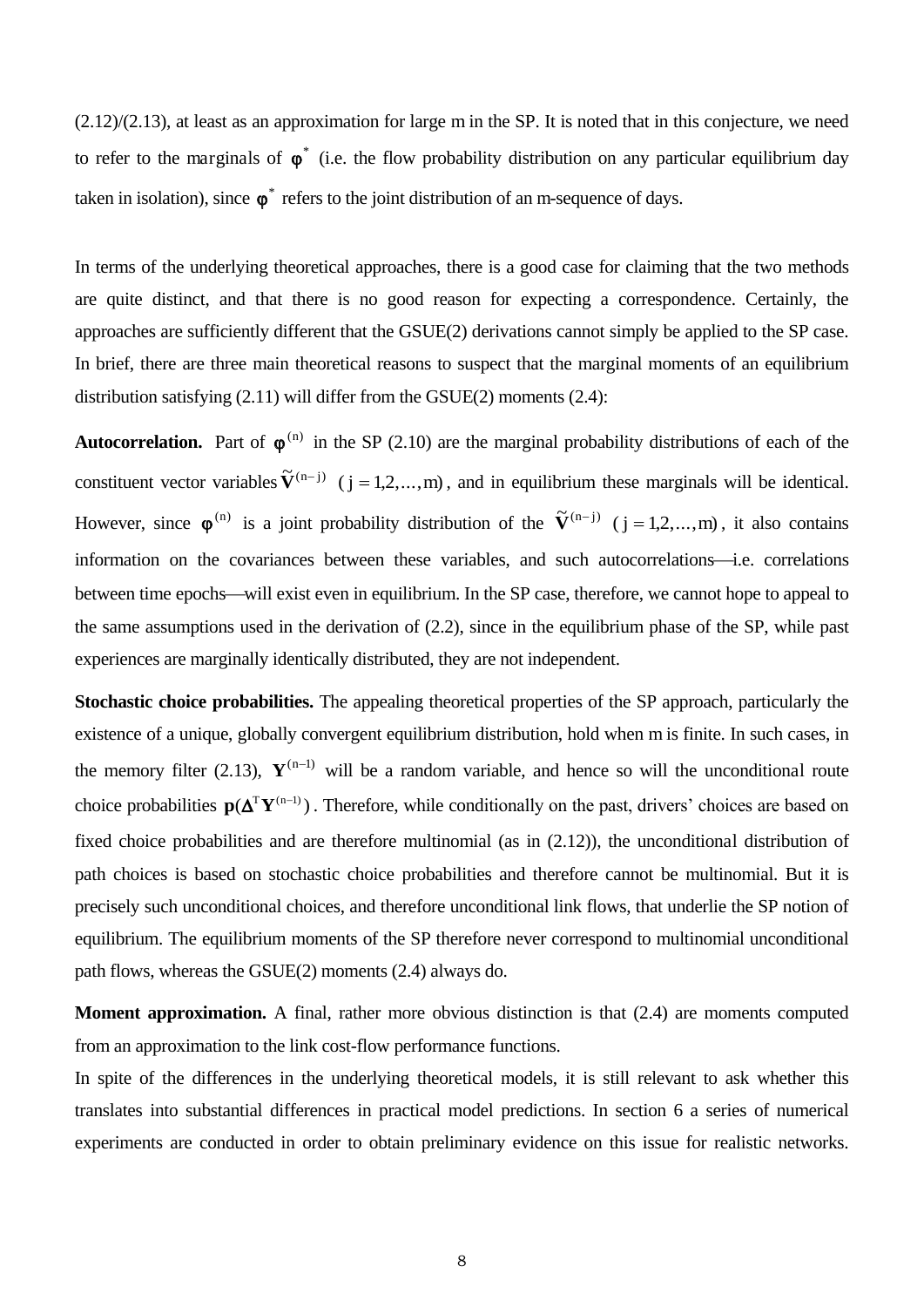Clearly, however, a requirement for such comparisons is the existence of efficient solution algorithms. In the following two sections, algorithms are therefore proposed for implementing these two models.

# **3. SOLUTION ALGORITHM FOR THE GSUE(2) MODEL**

A heuristic algorithm is proposed here for directly computing GSUE(2) solutions. By 'directly', it is meant that the moments themselves enter as the problem variables, without any explicit reference to the underlying equilibrium probability distribution (2.2). The algorithm is based on noting that the first of the GSUE(2) conditions (2.4a) can be interpreted—conditionally on  $\Sigma$ —as an SUE condition (1.1) on  $\mu$ , based on modified link cost functions (2.5). This leads to the strategy of alternately solving an SUE subproblem (2.4a) in  $\mu$  for given  $\Sigma$ , and then updating  $\Sigma$  according to (2.4b) based on the current equilibrium route proportions. The SUE sub-problem is solved by the method of successive averages (MSA), as described in many texts (e.g. Sheffi, 1985). Formally, the algorithm is as follows:

**Initialisation** Set  $\Sigma^{(0)}$  to the A  $\times$  A zero matrix ( $\mu^{(0)}$  arbitrary).

For n=1,2,...:

**Auxiliary solution** Using the MSA algorithm, solve an SUE sub-problem in  $\mu$  conditional on  $\Sigma = \Sigma^{(n-1)}$ :  $\mu = \Delta$ . diag( $\Gamma$ **q**).  $\mathbf{p}(\Delta^T \mathbf{\breve{t}}(\mu, \Sigma^{(n-1)}))$  $\frac{1}{2}$ denoting the solution by  $\bar{\mu}^{(n)}$ . Obtain the corresponding estimate of  $\Sigma$  from:  $\overline{\Sigma}$  $\mathbf{M}^{(n)} = \tau^{-1} \, \mathbf{\Delta} \cdot \mathbf{\Psi}(\mathbf{q}, \mathbf{p}^{(n)}) \, . \, \mathbf{\Delta}^{\mathrm{T}}$ where  $\Psi(\cdot, \cdot)$  is given by (2.7) and the probabilities  $p^{(n)}$  are given by  $\mathbf{p}^{(n)} = \mathbf{p}(\mathbf{\Delta}^{\mathrm{T}} \check{\mathbf{t}}(\overline{\boldsymbol{\mu}}^{(n)}, \boldsymbol{\Sigma}^{(n-1)})).$  $\frac{1}{2}$ . The pair  $(\overline{\mu}^{(n)}, \overline{\Sigma}^{(n)})$  is the iteration n auxiliary solution.

 **Update estimates** Update the GSUE(2) estimates according to:

$$
\mu^{(n)} = \mu^{(n-1)} + \frac{1}{n} \left( \overline{\mu}^{(n)} - \mu^{(n-1)} \right)
$$

$$
\Sigma^{(n)} = \Sigma^{(n-1)} + \frac{1}{n} \left( \overline{\Sigma}^{(n)} - \Sigma^{(n-1)} \right)
$$

The algorithm is therefore based on two—an 'inner' and 'outer'—MSA updating schemes. The inner iterations are used to solve an SUE sub-problem, conditional on the current estimates of the link flow covariance matrix  $\Sigma^{(n-1)}$ , giving rise to an auxiliary solution. The outer iterations use the auxiliary solution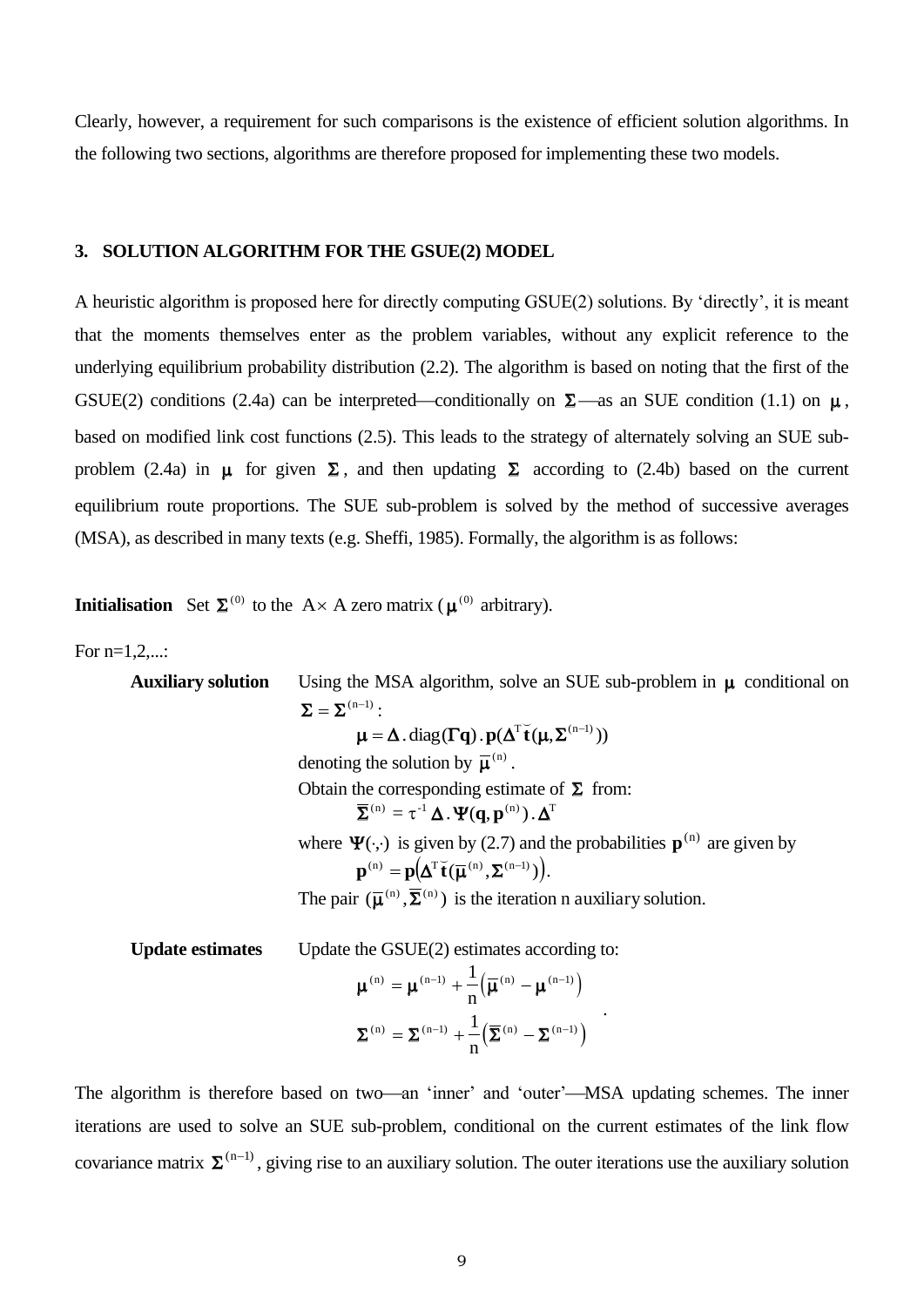from the SUE sub-problem to form an updated estimate of a  $(\mu, \Sigma)$  satisfying the GSUE(2) conditions; at any given outer iteration, this estimate is the average of all auxiliary solutions computed to date. By initialising the covariance matrix to zero, the first outer iteration computes a conventional SUE solution (i.e. based on link cost functions **t**(**v**)). This seems a sensible starting point given the asymptotic correspondence, noted in section 2.1, between GSUE(2) mean flows and SUE. It is noted in passing that this heuristic algorithm is readily generalised to compute GSUE solutions for models of higher order than two (see Watling, 2001, for a definition of such models), where the computation of  $\Sigma^{(n)}$  and  $\overline{\Sigma}^{(n)}$  in the iterative process is extended to the computation of moments of order 2 and above.

If **t**(**v**) is twice continuously differentiable, has a Jacobian that is diagonal with positive entries, and has non-decreasing second derivatives, then conditional on  $\Sigma$  the modified link cost functions  $\frac{1}{2}$  $\check{\mathbf{t}}(\mu, \Sigma)$  are continuous and monotonically increasing in  $\mu$ . This, together with some technical conditions on the joint probability distribution of perceptual errors, guarantees the existence of a unique solution to each SUE subproblem, and the convergence of the (inner) MSA algorithm to this solution (Daganzo, 1982; Sheffi, 1985). However, the convergence of the outer iterations is not guaranteed, but if the outer iterations do converge, the resulting estimate will, by construction, be a GSUE(2) solution.

The algorithm was implemented in the C language on a personal computer. Preliminary tests on a number of artificial networks of led to a number of conclusions regarding the implementation:

- 1. As reported by Sheffi (chapter 12, 1985), there seems to be no advantage in performing more than one Monte Carlo simulation for each stochastic network loading step of the SUE sub-problem.
- 2. The computation of  $\bar{\Sigma}^{(n)}$  in the Auxiliary Solution step requires equilibrium path choice information  $(p^{(n)})$  from the SUE sub-problem. This information may be efficiently stored during the solution of each SUE sub-problem by saving all predecessor arrays generated during the tree-builds (for which the label-correcting algorithm described by Sheffi, 1985, chapter 5, was used). A predecessor array for a given origin zone contains as its i<sup>th</sup> element the node immediately preceding node i along the minimum cost tree. The required path information may then be deduced at the end of the SUE sub-problem, for each origin zone in turn, avoiding large storage/memory requirements.
- 3. Tests of various candidate convergence/stability indicators were made:
- i) total travel time across the whole network;
- ii) the user equilibrium objective function (Sheffi, 1985, p.59);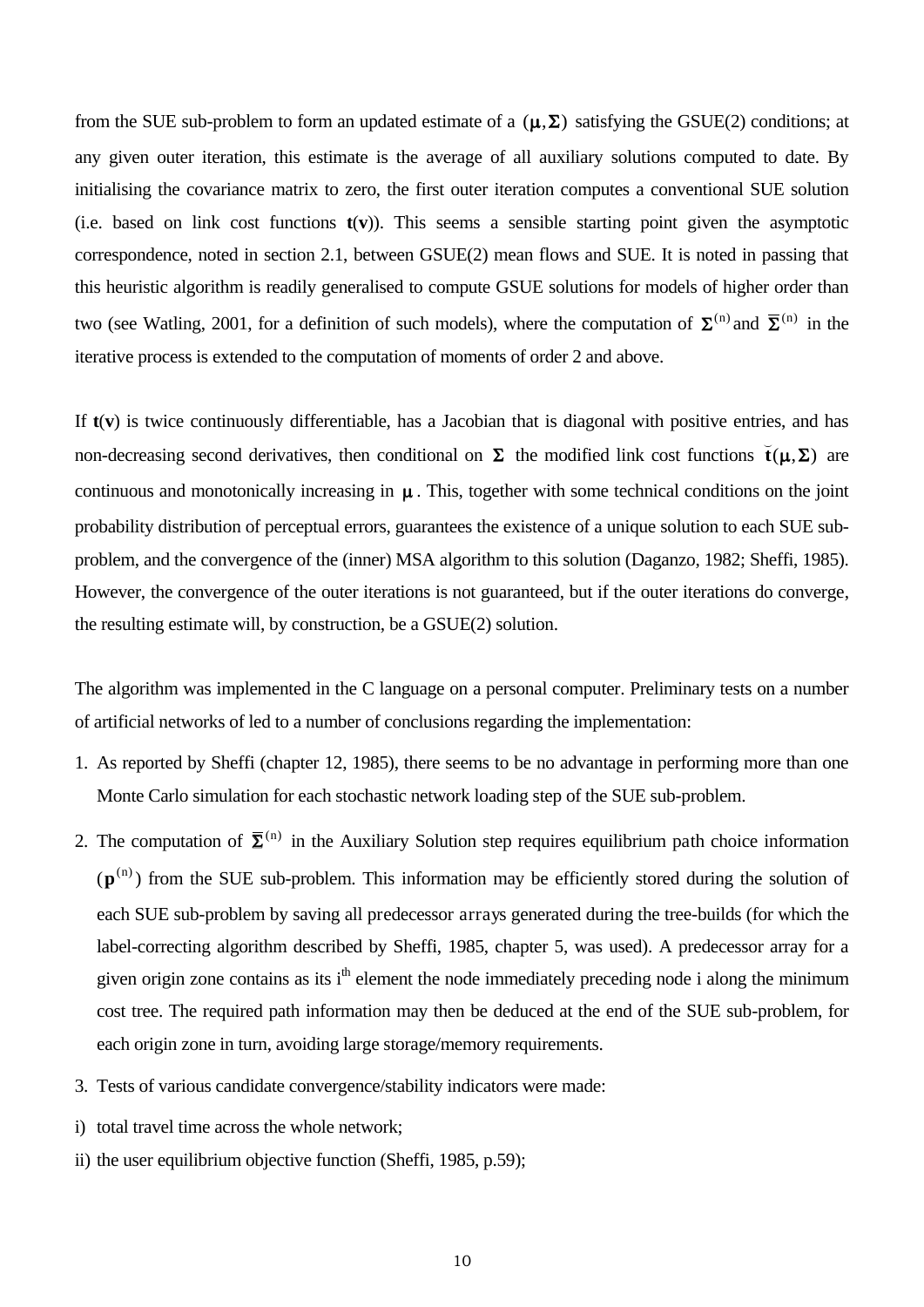- iii) Sheffi's SUE objective function (Sheffi, 1985, p.312), estimated via Monte Carlo simulation;
- iv) a flow similarity measure suggested by Sheffi (1985, p. 328), based on the similarity of moving averages of flow iterates over successive, overlapping, k-day horizons (e.g. k=3);
- v) a measure based on what Van Vliet (1995) termed the GEH statistic,  $G_a^{(n)}$ , to allow for a greater percentage tolerance in small flows than large ones (where **x** may be  $\mu$  or the diagonal of  $\Sigma$ ):

$$
G_{sum}^{(n)}(x) = \sum_{\substack{a=1 \ \text{such that } x_a^{(n)} + x_a^{(n-1)} \neq 0}}^{A} \text{ where } G_a^{(n)} = \frac{|x_a^{(n)} - x_a^{(n-1)}|}{\sqrt{\frac{1}{2}(x_a^{(n)} + x_a^{(n-1)})}}
$$
(3.1)

vi) the maximum percentage change in link flow iterates across all links.

Qualitative reasoning from tests in small networks suggested i) as a reasonable indicator of convergence of the inner (SUE sub-problem) iterations, and i), v) and vi) for the outer iterations. Measure iii) was found to be unreliable for the SUE sub-problem due to the error in estimating the function by Monte Carlo methods, and iv) appeared commonly to indicate premature convergence.

# **4. SOLUTION ALGORITHM FOR THE SP MODEL**

As noted by Cascetta (1989), under the conditions noted in section 2.2 (namely, m finite and  $p_r(\cdot) > 0$ everywhere for  $r = 1, 2, ..., N$ ), the process  $(2.12)/(2.13)$  is ergodic, meaning that unbiased estimates of equilibrium moments may be obtained from a single Monte Carlo simulation of the process. The problem then is to simulate the process efficiently. Now, the memory filter (2.13) is a simple mechanistic updating procedure, although the computer storage requirements can be substantial for large m, due to the need explicitly to store (and update) the costs on all links over the last m days. The Monte Carlo element of the process, then, derives wholly from the transitions implied by (2.12).

Two alternative methods will be presented below for simulating these multinomial transitions. In both cases, it is assumed that **p**(.) follows a random utility model, with decisions based on random perceived travel costs. In the SP1 method, these perceived travel costs are simulated for each traveller, in order to arrive at individual route choice decisions. In the SP2 method, individuals' choice decisions (rather than cost perceptions) are directly simulated, according to the population route choice probabilities. The SP2 method is computationally attractive when the choice probabilities are expressible in closed form, such as in the multinomial logit model (see, for example, the experiments of Cantarella & Cascetta, 1995). However, the logit model is known to suffer from several well-known deficiencies in the context of route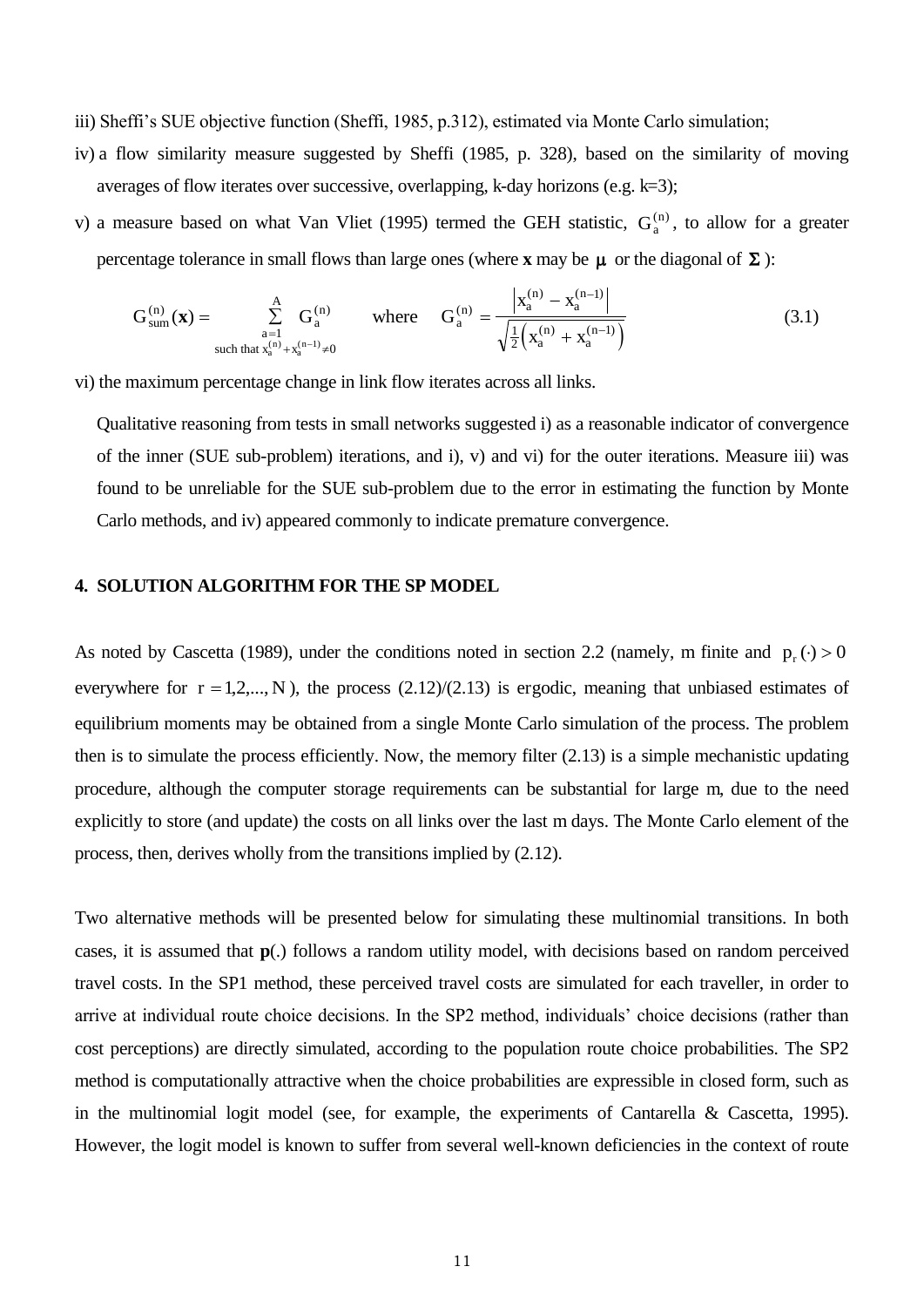choice, most notably that it neglects the correlations in peceived cost between overlapping routes. Although ad hoc adjustments to the logit have been proposed to alleviate such problems (e.g. Cascetta et al, 1996), the theoretical integrity of the random utility foundation is lost. It is well known that such difficulties may be overcome by the use of the probit model, in which the multivariate Normal joint distribution of route cost errors is implicitly defined through link cost error components. However, it is then necessary to deal with choice probabilities that are not expressible in closed form.

The SP1 method, on the other hand, is attractive in its generality, in the sense that any complex form of random utility model error structure is readily accommodated. This includes error structures specified in implicit form, such as in the probit route choice model based on link error component distributions. However, SP1 requires a shortest path calculation to be made for every traveller (on every day simulated). Since shortest path calculations are the predominant computational effort in any network model, this requirement has potentially significant practical implications for large realistic networks.

It is the purpose of the present paper to consider realistic choice models, such as the probit, that may indeed not be expressible in closed form. However, in view of the potential computational burden of the SP1 method, it makes sense to consider to what extent the SP2 method may be used as an alternative, at least in some approximate form. The particular SP2 method proposed below is motivated by experience reported with the method of successive averages algorithm in the case of probit SUE (Sheffi, 1985). In this latter case, reasonable estimates of equilibrium flows can be obtained using only a very small number of Monte Carlo samplings (even as low as one) per equilibrium iteration. Even though the true probit choice model is not reproduced well on any one iteration, the final solution (which combines many such iterations) is commonly seen to be acceptable. In the same way in the SP2 method, the proposition is that even if conditional choices on any one day follow only coarsely the required probit probabilities, then any final estimates formed from the combination of a large number of days may nevertheless prove acceptable.

The SP2 solution method proposed aims for maximum efficiency by combining: (a) the multinomial sampling required to simulate (2.12); and (b) a Monte Carlo based stochastic network loading procedure (see Sheffi, 1985, chapter 11) to estimate probit choice probabilities  $\mathbf{p}_{[k]}(\mathbf{u})$  for given  $\mathbf{u}$  ( $k = 1, 2, ..., W$ ). The level of accuracy is selected with which  $p(u)$  will be reproduced, controlled by the number of samplings  $n_{SAMP}$  from the perceived cost distribution (as  $n_{SAMP} \rightarrow \infty$ , the implied choice probabilities approach exact probit ones). At the start of each day n—conditionally on the current perceptions of mean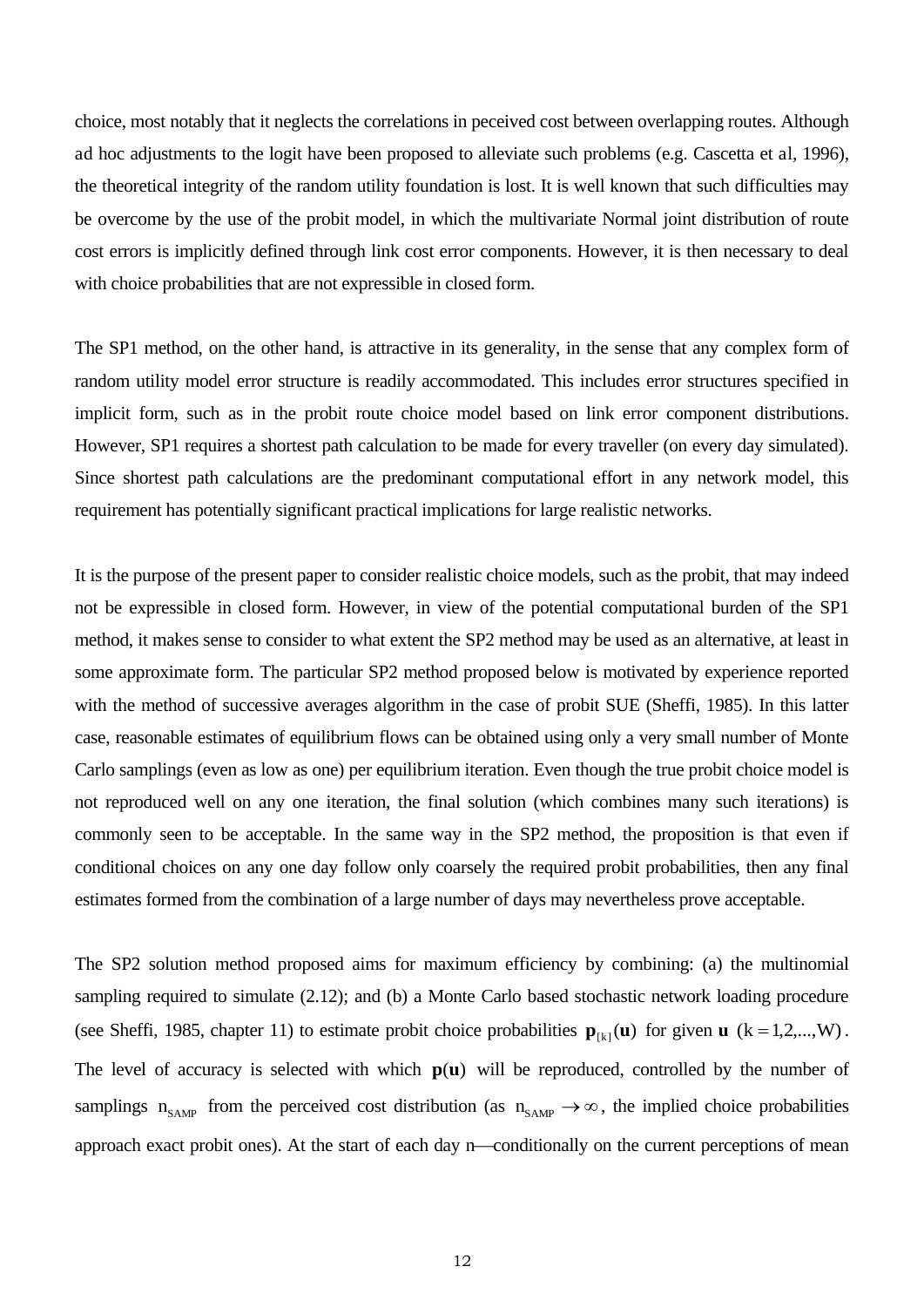link cost  $Y^{(n-1)} = y$  from (2.13)—for each movement k,  $n_{SAMP}$  samplings are made from the (multivariate normal) perceived cost distribution, and for each such sampling a minimum perceived cost route determined. Each of the  $\tilde{q}_k (= q_k \tau)$  individuals then independently samples at random from these  $n_{sAMP}$ routes with equal probability SAMP 1  $\stackrel{\textstyle\phantom{a}}{\mathstrut}_{\mathbf{S} \mathsf{A} \mathsf{M} \mathsf{P}}$  .

The SP2 procedure above gives the required multinomial sampling for two reasons. Firstly, noting that the  $n<sub>SAMP</sub>$  routes will not in general be distinct, the probability that route r will be sampled by an individual according to the above procedure is:

Pr(route r sampled) = no. of occurrences of route r in  $n_{SAMP}$  samplings  $\times$   $\frac{1}{n_{SAMP}}$ 1  $\times \frac{1}{n_{\text{SAMP}}}$  (4.1)

But (4.1) is precisely the estimate of the route r choice probability that a standard stochastic network loading method would use. Therefore, the procedure reproduces estimates of the required choice probabilities. Secondly, since individuals are sampling independently and at random with fixed probabilities (4.1), the number of individuals on each route will indeed be multinomial.

More formally, the two alternative methods for simulating step (2.12) of the SP model are as follows:

#### **SP1 method**

For each inter-zonal movement  $k = 1, 2, \dots, W$ :

For each individual  $i = 1, 2, ..., \tilde{q}_k$ :

- Simulate perceived costs for each link
- Determine the minimum perceived cost route
- For links on the route above, increment the (absolute) link flow by 1

# **SP2 method**

For each inter-zonal movement  $k = 1, 2, \dots, W$ :

Initialise the counters  $r_j = 0$  ( $j = 1, 2, ..., n_{SAMP}$ ).

For each individual  $i = 1, 2, ..., \tilde{q}_k$ :

- Sample from the integers  $\{1, 2, ..., n_{SAMP}\}$  with equal probability.
- Increment  $r_j$  by 1 each time the integer j is sampled above.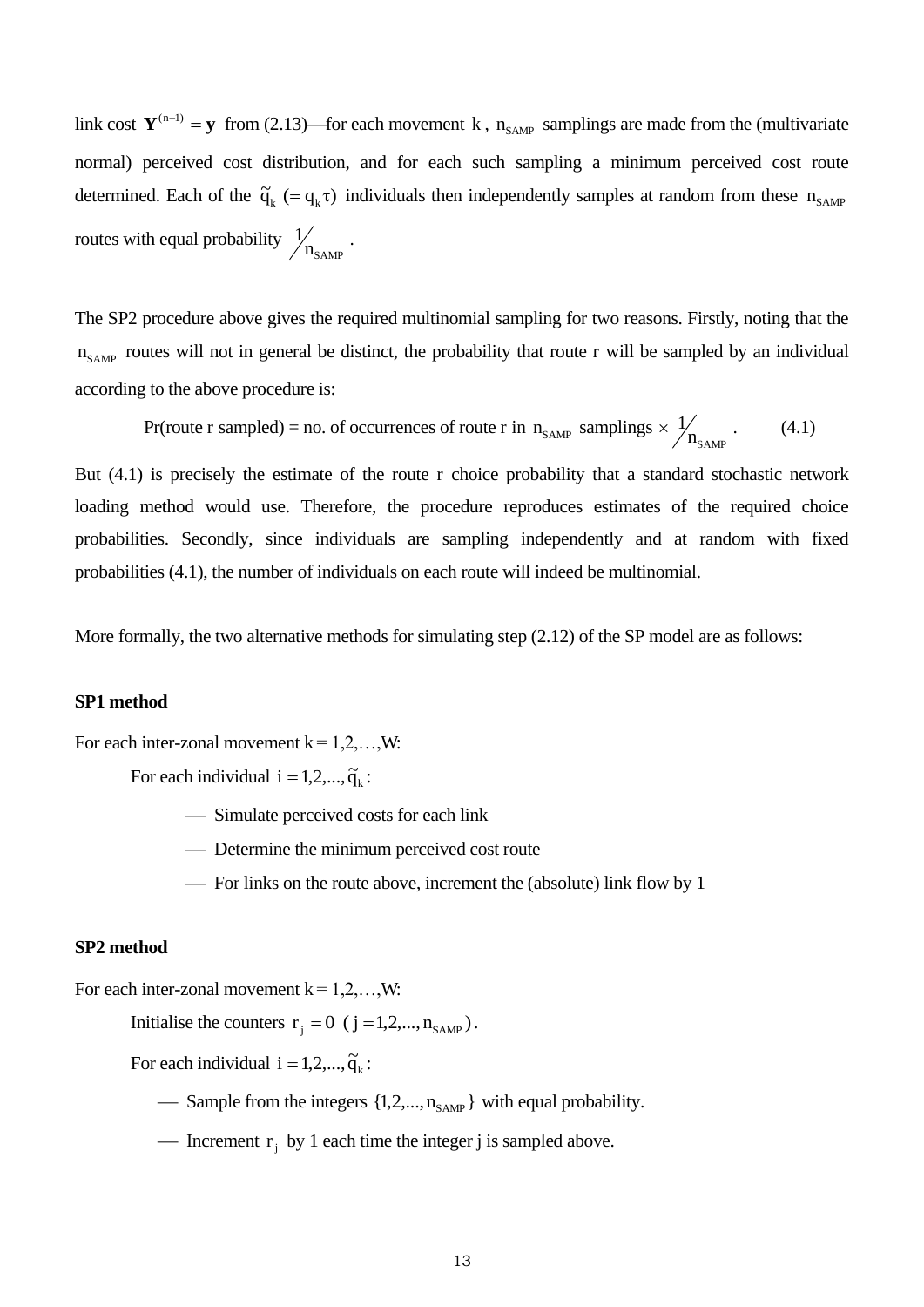For  $j = 1, 2, ..., n_{\text{SAMP}}$ :

- Simulate perceived costs for each link.
- Determine the minimum perceived cost route.
- For links on the route above, increment the (absolute) link flow by an amount  $r_j$ .

It is noted that the SP2 method is implemented in a kind of reverse order, with drivers effectively choosing a route before it is determined. This avoids the need to store route information, with running totals of link flows sufficient. It should also be noted that in practice, in both the SP1 and SP2 methods there is some redundancy, since the minimum perceived cost routes are determined by a tree-building algorithm that simultaneously computes minimum cost routes to all destinations from a given origin. It would be tempting to utilise this feature in the simulation methods proposed, by simulating and determining minimum cost paths on an origin-by-origin basis, rather than a movement-by-movement basis. However, such a process would invoke an implicit correlation structure, thus violating the assumption of conditional independence between individual choices (if implemented in method SP1) and of conditional independence between interzonal movements (if implemented in method SP2).

Since the only potential advantage of SP2 is in computational effort, it is worth considering the effort required in comparison with SP1. This may effectively be measured by the number of minimum cost route calculations required (per day) for each of the two methods: namely  $\sum_{k=1}^{W} \widetilde{q}_k = \tau \sum_{k=1}^{W}$ k k W k  $\widetilde{\mathbf{q}}_{k} = \tau \sum \mathbf{q}$ 1 1  $\tilde{q}_k = \tau \sum_{k=1}^{N} q_k$  in the case of SP1, and  $Wn<sub>SAMP</sub>$  in the case of SP2. As an example, for the Sioux Falls network considered later (section 6), there are W = 196 inter-zonal movements and  $\sum q_k = 39666$  $\sum_{k=1}^{\infty} q_k =$ W k  $q_k = 39666$  trips per hour. Thus, when  $\tau = 1$  hour is simulated and  $n_{SAMP} = 10$  samplings are used in SP2, then for each day SP1 requires 39666 minimum cost path calculations, whereas SP2 requires only 1960. On the other hand, if  $\tau = 0.1$  and  $n_{SAMP} = 20$ , then the effort is around the same for the two methods. In the Weetwood network, with a similar number of trips divided between a greater number of movements, the SP2 method only gains a potential advantage for large  $\tau$  and small  $n_{SAMP}$ .

#### **5. NUMERICAL EXPERIMENTS: GSUE(2) ALGORITHM & COMPARISON WITH SUE**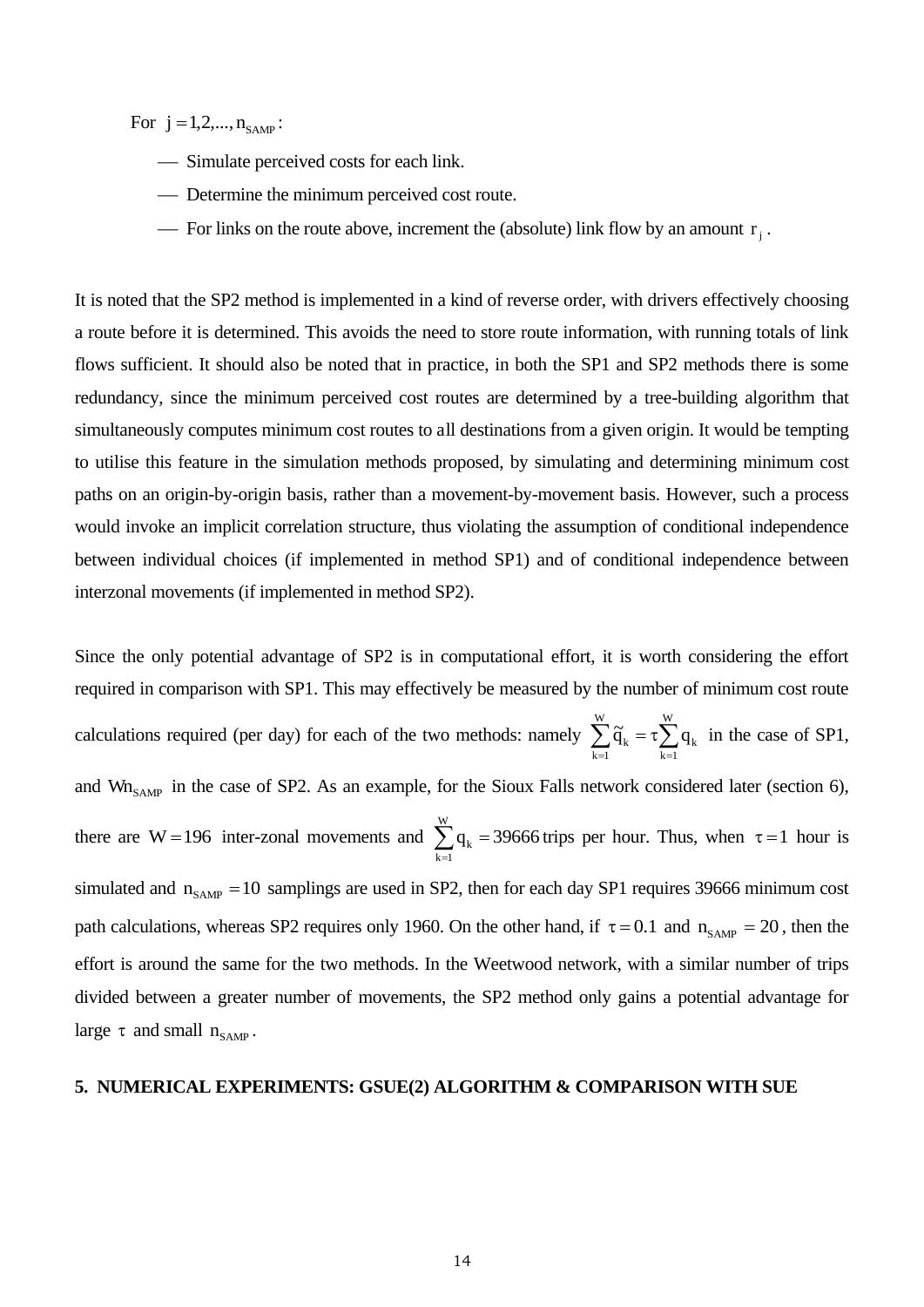In all the networks considered, a probit-based choice probability function **p**(.) was adopted. In practice this was specified by assuming link cost perceptual errors to be independent between links, such that the perceptual error for link a (a=1,2,…,A) follows a Normal distribution with a mean of zero and a standard deviation of  $\omega t_{0a}$ , where  $\omega > 0$  is a user-specified, link-independent dispersion parameter and  $t_{0a}$  is the free-flow travel cost on link a. Uniqueness of the solution and convergence of the MSA in the SUE subproblem are guaranteed when the perceptual errors have a distribution that is independent of current mean flow/cost (Daganzo, 1982), hence the decision to base the variance on free flow cost. Any sampled link cost that was negative was truncated at zero, though in practice (with the dispersion parameter varied over the range  $0 \le \omega \le 0.5$ ) negative sampled costs rarely arose. Throughout, travel cost was assumed equal to pure travel time.

The first network considered was the Weetwood corridor of Leeds, consisting of some 70 zones, 440 links and 174 nodes, and based on BPR-type "power law" cost-flow relationships (Sheffi, 1985, p. 358). The demand matrix contained some 39692 pcus/hour (pcus=passenger car units), with link capacities ranging from around 400 to 4000 pcus/hour. The second network was one often used in tests in the literature of network design algorithms, and specified in Suwansirikul et al (1987), 'an aggregation of a network used to model the city of Sioux Falls' (LeBlanc, 1975). It consists of some 48 nodes, 124 uni-directional links (including zone centroid connectors), and 24 zones. The original demand matrix (LeBlanc, 1975, Table 1) totalled some 3606 thousand vehicles/day. Following the suggestion of Suwansirikul et al, it was uniformly factored by 0.11 to obtain a peak hour demand matrix in units of thousand vehicles/hour. The parameters of the cost-flow functions (all fourth order BPR functions) were taken from Table X of Suwansirikul et al, with link capacities ranging from 4824 to 25900 vehicles/hour. In fact, a further round of factoring was carried out to both the demand matrix and capacities, with all uniformly scaled by a further factor of 0.1. The factoring was applied since it was already known that for large absolute demand levels, GSUE(2) approaches SUE (Watling, 2001), and so a comparison in such a situation was not so interesting. The final demand matrix consisted of some 39666 vehicles/hour, and the capacities ranged from 482 to 2590 vehicles/hour.

By varying the input parameters, the various models were tested in a wide range of situations across the two test networks. There is insufficient space to report all the numerical results—instead, sample results are given to illustrate general features that were apparent in the wider range of tests conducted. The first range of tests concerned the operation of the GSUE(2) algorithm, and in particular: (a) the reproducibility of results under different random number seeds, and (b) the trade-off between the number of outer and inner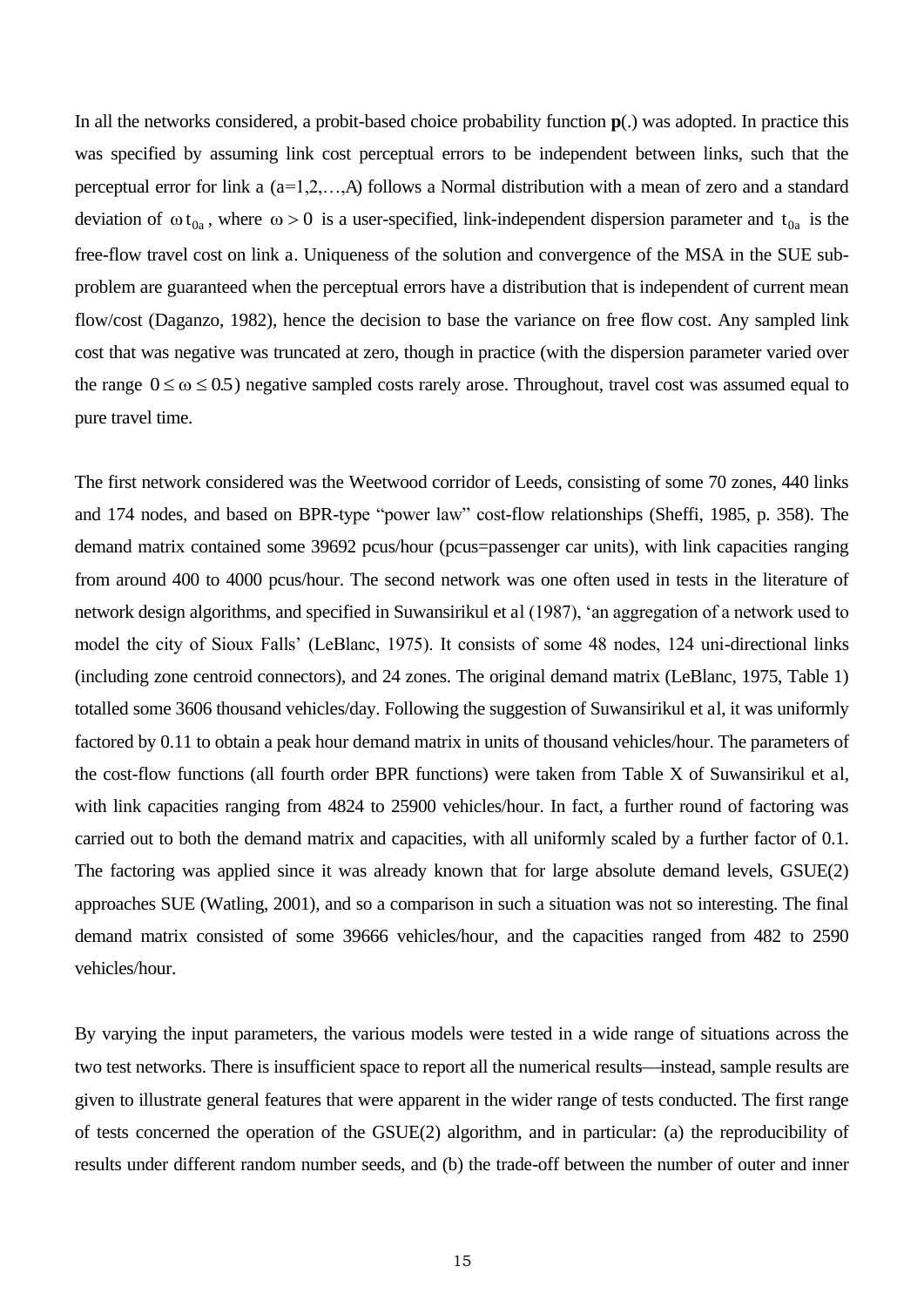iterations performed,  $n_{\text{OUTER}}$  and  $n_{\text{INNER}}$ . The results given in Table 1 indicate that while for any given choice of  $(n_{\text{OUTER}}, n_{\text{INNER}})$  the reproducibility across seed values appears rather good, nevertheless for a given total "effort" ( $n_{\text{OUTER}} \times n_{\text{INNER}} = 3000$ ), substantially different results arise depending on the balance between  $n_{\text{OUTER}}$  and  $n_{\text{INNER}}$ .

| Seed value     | $(n_{\text{OUTER}}, n_{\text{INNER}})$ |         |          |           |
|----------------|----------------------------------------|---------|----------|-----------|
|                | (30,100)                               | (40,75) | (60, 50) | (100, 30) |
|                | 672.0                                  | 675.4   | 694.4    | 721.7     |
| $\overline{2}$ | 671.9                                  | 677.0   | 689.4    | 721.5     |
| 3              | 673.1                                  | 676.0   | 694.1    | 719.6     |
| $\overline{4}$ | 671.3                                  | 676.9   | 689.7    | 720.2     |
| 5              | 672.2                                  | 676.9   | 690.5    | 723.3     |
|                |                                        |         |          |           |

Table 1: Total travel cost ( $10^5$  vehicle-hours) under different seed values and number of inner/outer iterations (Weetwood,  $\omega = 0.3$ ,  $\tau = 0.1$ )

This same feature was observed for other choices of  $\omega$  and  $\tau$ , and for other output measures, as well as in the Sioux Falls case. A further investigation of the inner/outer iterations was therefore necessary. Figure 1 illustrates the flow similarity measures  $G_{sum}^{(n)}(\mu)$  and  $G_{sum}^{(n)}(\phi)$  given by (3.1), where  $\phi$  is the vector of GSUE(2) link flow variances, against outer iteration n. Figure 2 is the corresponding plot for total travel cost. The figures indicate the characteristic stability of the GSUE(2) outer iterates observed in the tests (including cases with lower values of  $n_{INNER}$ ), with convergence as measured by  $G_{sum}^{(n)}(.)$  virtually monotonic. The tests generally indicated that, in the two networks considered, the main effort was carried out in the early outer iterations—in the cases considered, this means in the first 20-30 iterations. In contrast, the inner iterations were in general seen to converge rather more slowly, with  $n_{INNER}$  identified as the primary cause of the differences observed across the columns of table 1. In particular, a single run of the inner MSA algorithm for varying numbers of iterations  $n_{INNER}$  was seen to produce a variation in output measures of the same magnitude as that observed for varying  $(n_{\text{OUTER}}, n_{\text{INNER}})$  together as in table 1. Again, this convergence pattern was observed in both networks under a variety of parameter values.

The conclusion was that, for a given computational load, the estimated equilibrium values would be more robust if the balance of effort favoured the inner, as opposed to the outer, iterations. The standard values used for all remaining tests were therefore  $(n_{\text{OUTER}}, n_{\text{INNER}}) = (30,100)$  (which for information, took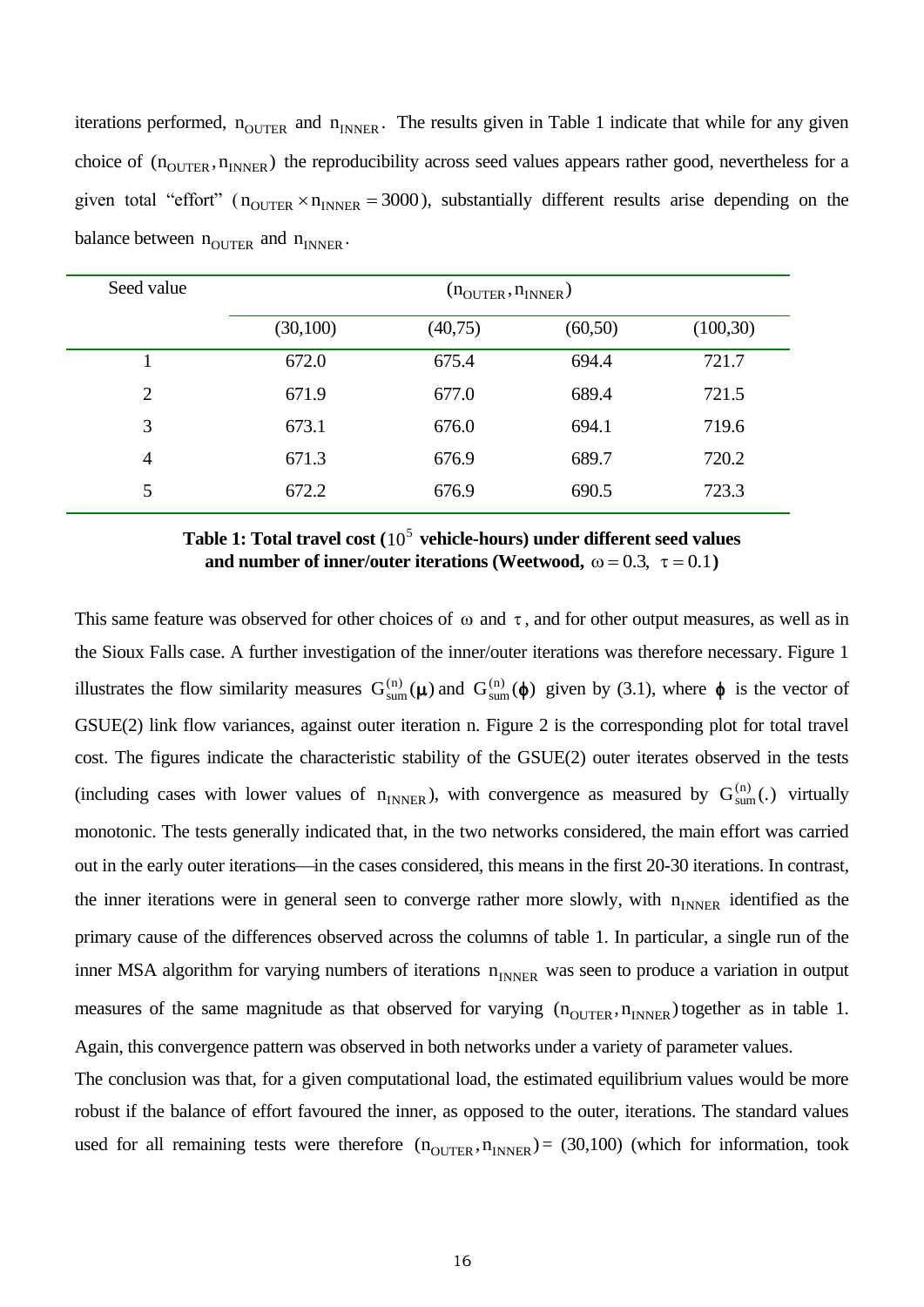around 10 and 46 minutes respectively of run-time for the Sioux Falls and Weetwood networks, running on a 120MHz PC under DOS). The possibility cannot be ruled out, of course, that these findings are specific to the networks considered, and care should therefore be taken in uses of this algorithm on other networks, to ensure that a similar robustness and convergence pattern prevails.

Sensitivity tests of the GSUE(2) model were then performed, with the particular aim of comparing the mean GSUE(2) predictions with a conventional SUE. Firstly, varying the time period duration  $\tau$  (results not presented here) confirmed what was to be expected from the asymptotic result noted in section 2.1—namely that as  $\tau$  is increased, GSUE(2) mean flows/costs approach SUE values. It was decided to focus henceforth on the case  $\tau = 0.1$ , this low value chosen so as to emphasise any differences in the models as distinct from potential convergence error.

The second sensitivity test considered the effect of varying the probit perceptual dispersion parameter  $\omega$ . As well as comparing SUE and GSUE(2), a modified form of SUE was also studied. The modified SUE has mean link flows  $\mu^{\text{MOD}}$  exactly equal to SUE link flows, with a link flow covariance matrix  $\Sigma^{\text{MOD}}$ subsequently computed from  $(2.4b)$  based on SUE route proportions  $p^{\text{SUE}}$ —i.e.  $\Sigma^{\text{MOD}} = \tau^{-1} \Delta \Psi(\mathbf{q}, \mathbf{p}^{\text{SUE}}) \Delta^{\text{T}}$ , with  $\Psi(\cdot, \cdot)$  given by (2.7). The modified SUE link costs are then  $\breve{\mathbf{t}}(\boldsymbol{\mu}^{\text{MOD}},\boldsymbol{\Sigma}^{\text{MOD}})$ with  $\check{\mathbf{t}}(\cdot,\cdot)$  $\frac{1}{2}$  given by (2.5). This modified SUE model effectively assumes the SUE route proportions to be the equilibrium route choice probabilities in the stochastic flow case, with the final cost estimates of the modified GSUE(2) kind, but without any feedback to the choice process.

In fact, the modified SUE model is precisely what the GSUE(2) solution algorithm, specified in section 3, yields after one outer iteration, since the algorithm is initialised at SUE flows. Therefore, in Figure 2, a comparison can be made of the modified SUE model (the iteration 1 total travel cost) and the GSUE(2) model (the converged solution). It is noticeable that the former is substantially higher than the latter, which in turn is substantially higher than the unmodified SUE value of around 64800 (not shown). Moreover, these differences are 'real' in the sense of being an order of magnitude greater than the differences obtained by using different random number seeds (see Table 1).

Varying  $\omega$  (  $0.05 \le \omega \le 0.5$  ) in both networks confirmed this as a more general feature, namely that the total GSUE(2) travel cost was generally bounded below by the SUE value, and bounded above by the modified SUE value. The former bound confirms the anticipated underestimation of expected costs that arises in the SUE model by neglecting flow variability, when link cost-flow relationships are convex (see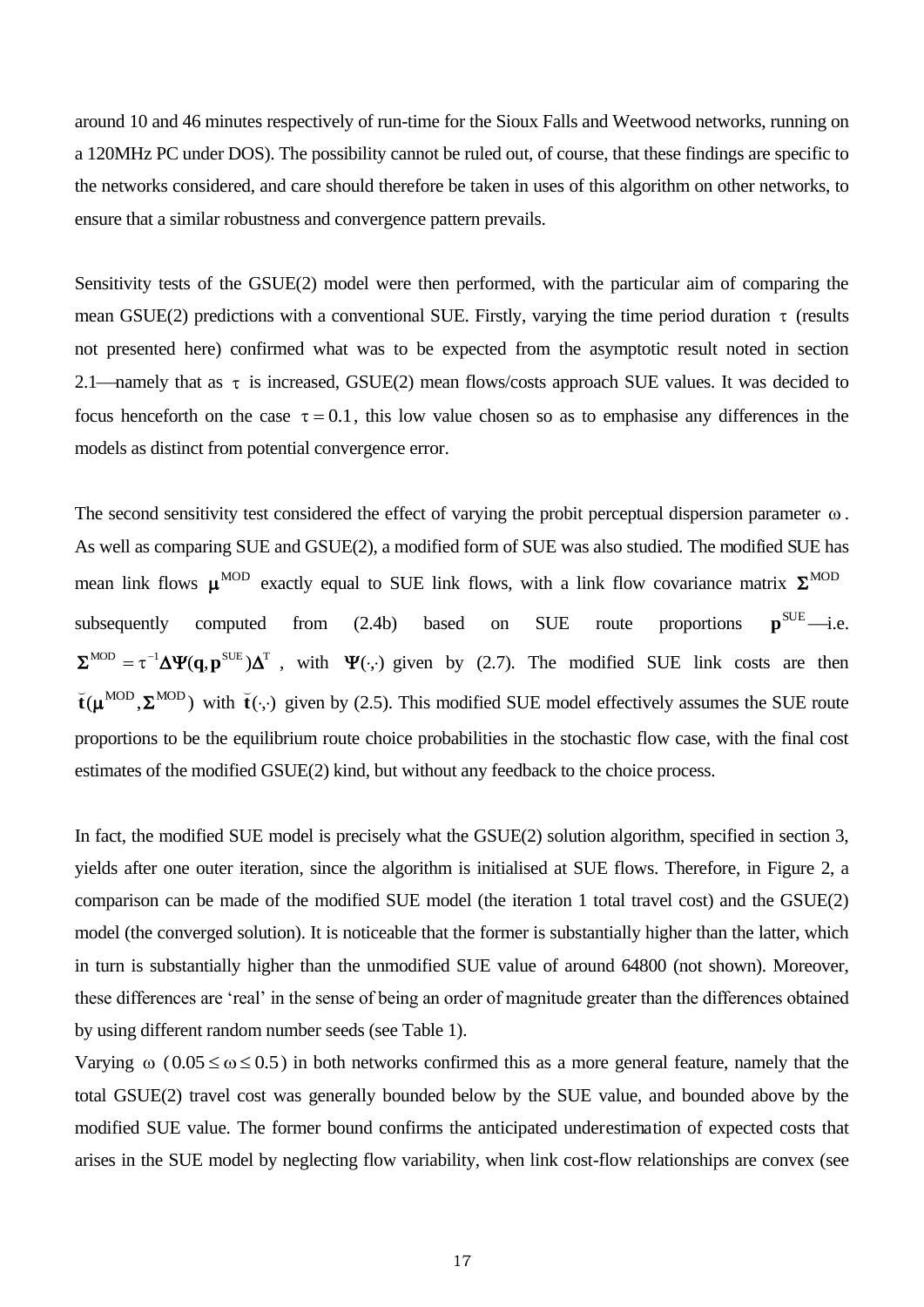Cascetta, 1989). The latter bound indicates that correcting for this underestimation in a post hoc manner, without permitting drivers' response to the modified expected costs, will tend to lead to an over-correction. This is because drivers will, where possible, re-route to avoid the most affected links, meaning that the potential inflation in such a link's cost is mitigated by a reduction in flow.

The results for the Weetwood network also showed a generally increasing disparity between the GSUE(2) and SUE models with increasing  $\omega$ , both in terms of total travel cost and mean link flows. The GSUE(2) total travel cost rose from 1.8% greater than the SUE value at  $\omega = 0.05$ , to 3.5% greater at  $\omega = 0.5$ ; the modified SUE model was a more constant 5%-6% greater than SUE. The maximum absolute difference between the GSUE(2) and SUE models in any individual mean link flow rose from around 50 vehicles/hour at  $\omega = 0.05$  to around 100 vehicles/hour at  $\omega = 0.5$ . The Sioux Falls network yielded qualitatively similar results, although the difference between SUE and GSUE(2) total travel cost was rather smaller. On an individual link level, an increasing disparity with an increase in  $\omega$  was more clearly evident: the average absolute difference between GSUE(2) and SUE mean link flows rose from 4.0 at  $\omega$  = 0.05 to 13.2 at  $\omega$  = 0.5, with the difference in mean link costs rising from 6.7 to 26.3.

### **6. NUMERICAL EXPERIMENTS: COMPARISON OF GSUE(2) AND SP MODELS**

# **6.1 Tests on the basic networks**

The SP model was applied to the test networks described in section 5, using the simulation methods described in section 4. In both networks, for both the SP1 and SP2 methods, and under a wide variety of adjustments to the model parameters m,  $\omega$  and  $\tau$  (as well as factors applied to the demand matrix, different random seed values, different initial conditions), it could be immediately observed that the predictions produced were radically different to those arising from the SUE or GSUE(2) models. A typical simulation is illustrated in Figure 3, based on a slight variant of the Weetwood network. A quasi-periodic behaviour is evident, the period of the extreme points being almost exactly  $10$  (= m), although the amplitude and period actually do vary due to the stochastic nature of the process. The extreme points give rise to a total travel cost that is several orders of magnitude greater than that under a SUE or GSUE(2) model. Figure 4 illustrates a corresponding behaviour observed for Sioux Falls.

In order to understand better such behaviour, consider the following simple example of an m-dependent process, in which a single user has a choice between two routes, labelled 'state 0' and 'state 1'. Let  $S(j)$  ( $j = 1, 2, ..., m$ ) denote an m-sequence of states consisting of zeroes broken only by a single 1 in the j<sup>th</sup> position, with the convention  $\mathbf{S}(0) = \mathbf{0}_m$ , the m-vector of zeroes. Suppose that transitions are entirely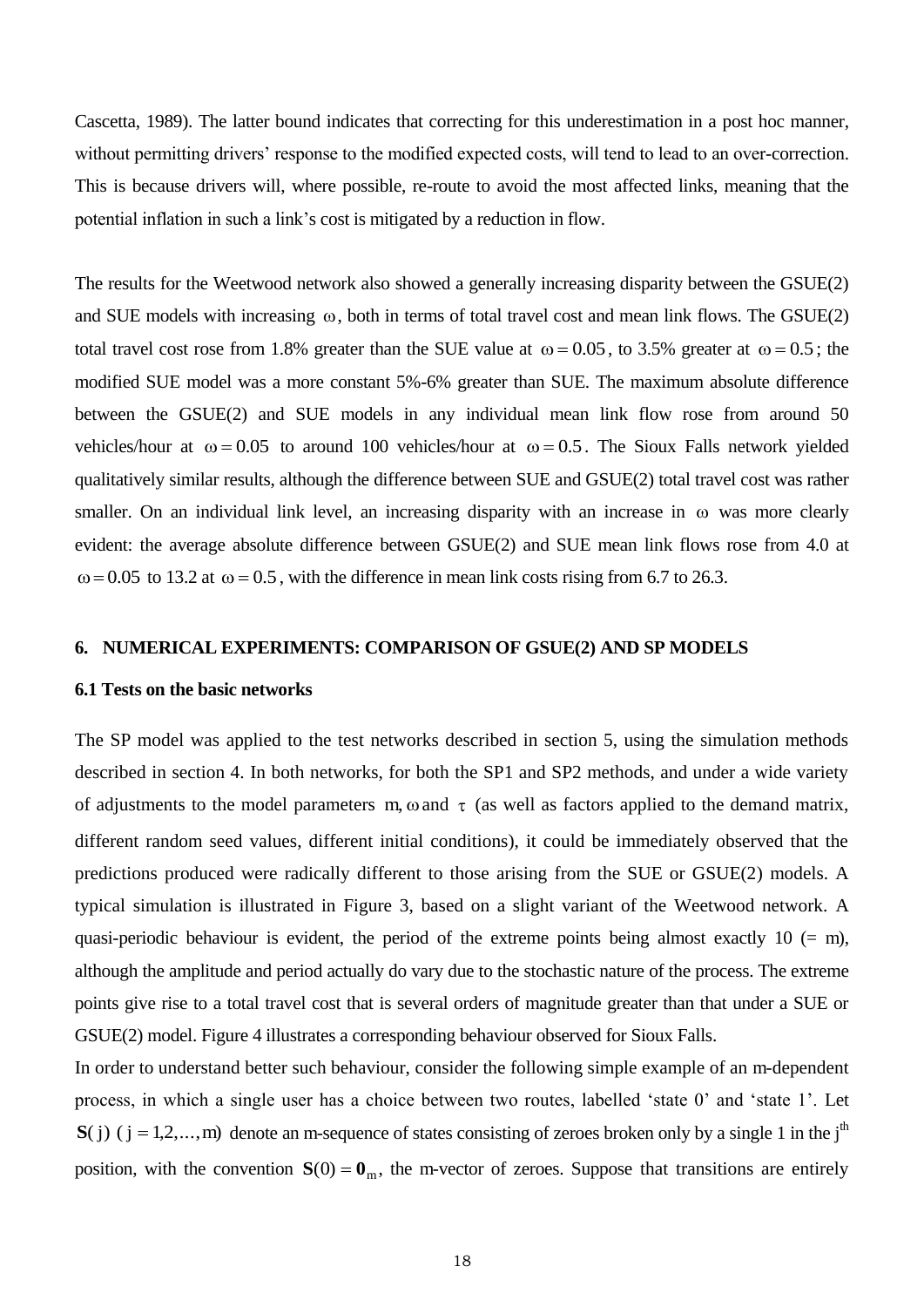deterministic, with **S**(0) transforming with probability 1 into state 1, and any other m-sequence transforming with probability 1 into state 0. The unique, globally stable equilibrium behaviour is a periodic motion of order m, with m days of state 0 followed by one day of state 1. It is possible to establish this result by noting that an equilibrium probability distribution satisfying (2.11) is that which puts equal probability mass  $V_{m+1}$  at each of the sequences  $\{S(j): j = 0,1,2,...,m\}$ ; hence, from the marginal distributions of these equilibrium sequence probabilities, it follows that in equilibrium, state 0 occurs with probability  $\frac{m}{m+1}$  and state 0 with probability  $\frac{1}{m+1}$ . Now suppose instead that the transitions truly are stochastic: **S**(0) transforming to states 0 or 1 with probabilities  $\alpha$  and  $1-\alpha$ , and **S**( $\dot{j}$ )  $(i = 1, 2, \ldots, m)$  transforming to states 0 or 1 with probabilities  $1 - \beta$  and  $\beta$ . For small  $\alpha$  and  $\beta$ , Monte Carlo simulations closely resemble the periodic behaviour of the deterministic system. A simple network example of this behaviour is that with two parallel links with  $\tilde{q}_1 = d \ge 1$ ,  $\tau = 1$ ,  $m = 4$ ,  $t_1(\mathbf{v}) = 9$ ,  $t_2(\mathbf{v}) = 10d^{-1}v_2$ , and  $p_1(\mathbf{u}) = (1 + \exp(\theta(u_1 - u_2)))^{-1}$ , for large values of  $\theta > 0$ .

The relevance of this example to model  $(2.12)/(2.13)$  may be explained as follows. Suppose that: (a) many drivers choose to use a particular link on day n, and that (b) this causes the link to operate at a flow level in a steep part of the link's power-law cost-flow performance function. Then the experienced travel cost on day n will be very high, thus deterring drivers from using that link on subsequent days. If the experience is sufficiently bad, then they will be deterred from using the link on days  $n + 1$ ,  $n + 2$ , ...,  $n + m$ , until at the start of day  $n + m + 1$ , they forget the bad experience on day n (the Markov property). Now they will take account of the travel costs that prevailed on days  $n + 1$ ,  $n + 2$ , ...,  $n + m$ , and precisely because the link was perceived to be unattractive on those days, it will have had a low use and hence a low actual travel cost on those days. This means that on day  $n+m+1$ , this link will now be perceived as an attractive choice for many drivers, and the whole cycle which began on day n is now repeated.

Clearly this analogy is based on the two suppositions (a) and (b). In the case studies considered here, supposition (a) is effectively controlled by the probit perceptual dispersion parameter  $\omega$ , and supposition (b) by the nature of the cost-flow performance functions, and the learning parameter m. Even for large values of  $\omega$  and m, which weaken these suppositions, the test networks exhibited similar quasi-periodic behaviour, thus focusing attention on the remaining element, namely the cost-flow functions.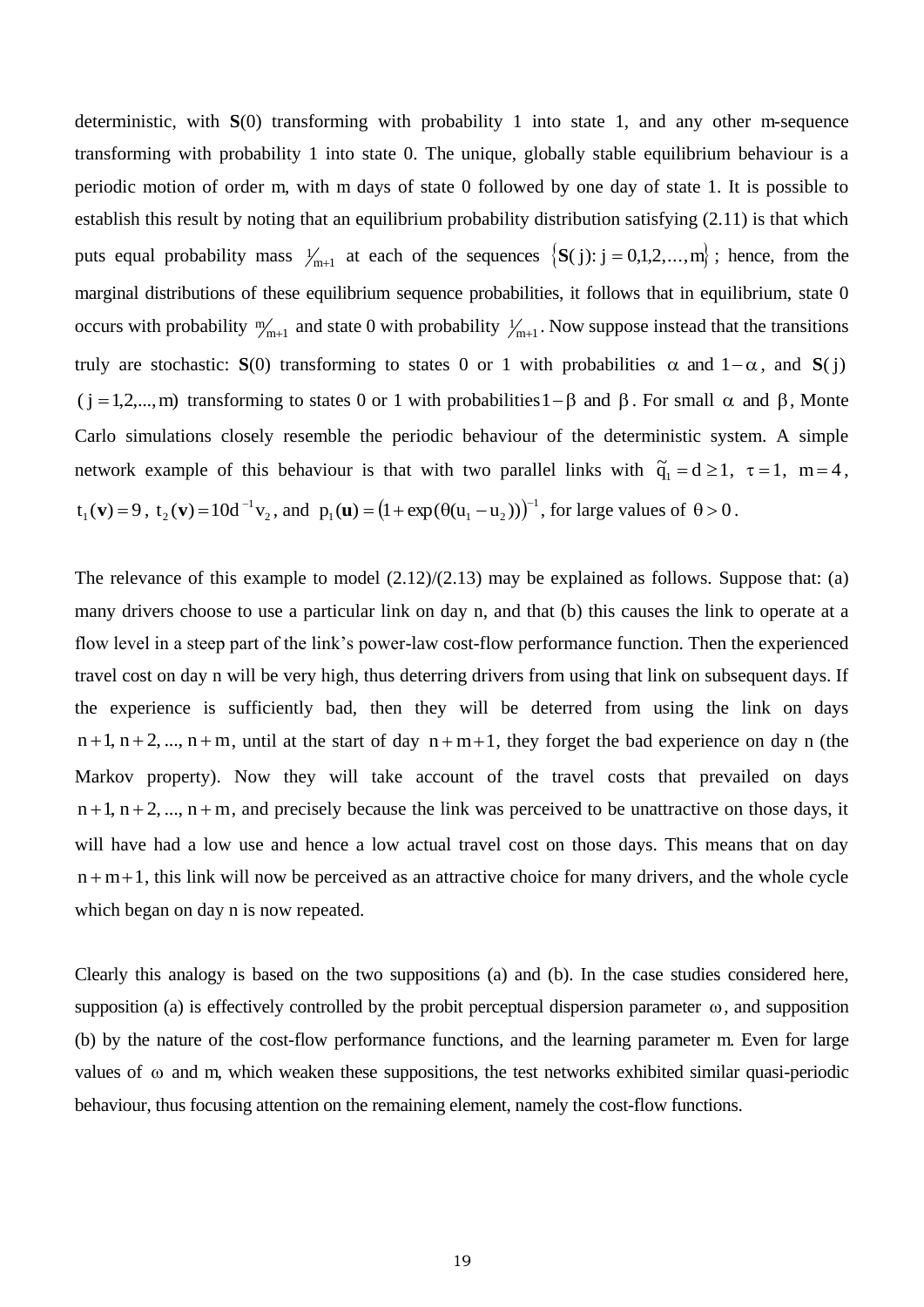In particular, it is the nature of BPR cost functions that they may give unreasonably high costs at flows well over capacity. Of course, this has a potential impact on conventional equilibrium models, yet in that case the effect is only "transient", in the sense that if such extreme costs occur during the course of some solution algorithm, then the effect will be simply to deter drivers from using such a route in the final equilibrium solution. In the SP case, on the other hand, these extreme cost levels may affect (and indeed be the predominant factor in) the final, stationary behaviour of the process, as we have seen above. This is highly undesirable, since such functions are not intended to give a good representation of over-capacity behaviour, but have been conventionally defined over a wide range of flow levels purely for operational reasons of equilibrium solution algorithms.

The numerical results show, then, that there are cases where the SP and SUE/GSUE(2) models are radically different. In fact, in cases such as this the predominant element in the SP is the dynamics between days, even in the stationary phase, such as between-day autocorrelations; the GSUE(2) model, on the other hand, can at best hope to capture the moments of the marginal distribution of flows for any particular day. The tests indicated a significant causal factor to be the over-capacity region of the cost-flow performance functions, and so further attention should be paid to this factor (see section 6.2).

As an aside, it is also worth noting the potential pit-falls in model-users interpreting the results of the SP model. In order to test different initialisations of the process, the mean perceived costs on the first  $m-1$ days was set to (i) a pure average of previously-experienced travel costs, or (ii) a weighted average of experienced costs and SUE costs, by introducing  $m - k$  identical "dummy" SUE travel cost experiences at the start of day k. Although the same behaviour ultimately prevailed in both cases, method (ii) was seen on occasion to delay the onset of the quasi-periodicity for a potentially very long period. In such simulations, the initial transient behaviour was seen to be a long period of days with flows varying randomly about an apparently stable mean, with the stationary quasi-periodicity only later becoming evident.

# **6.2 Tests on the modified networks**

In view of the potential impact of the cost-flow functions, noted in section 6.1, modified forms of the casestudy networks were also studied. This was achieved through a simple modification, whereby the BPR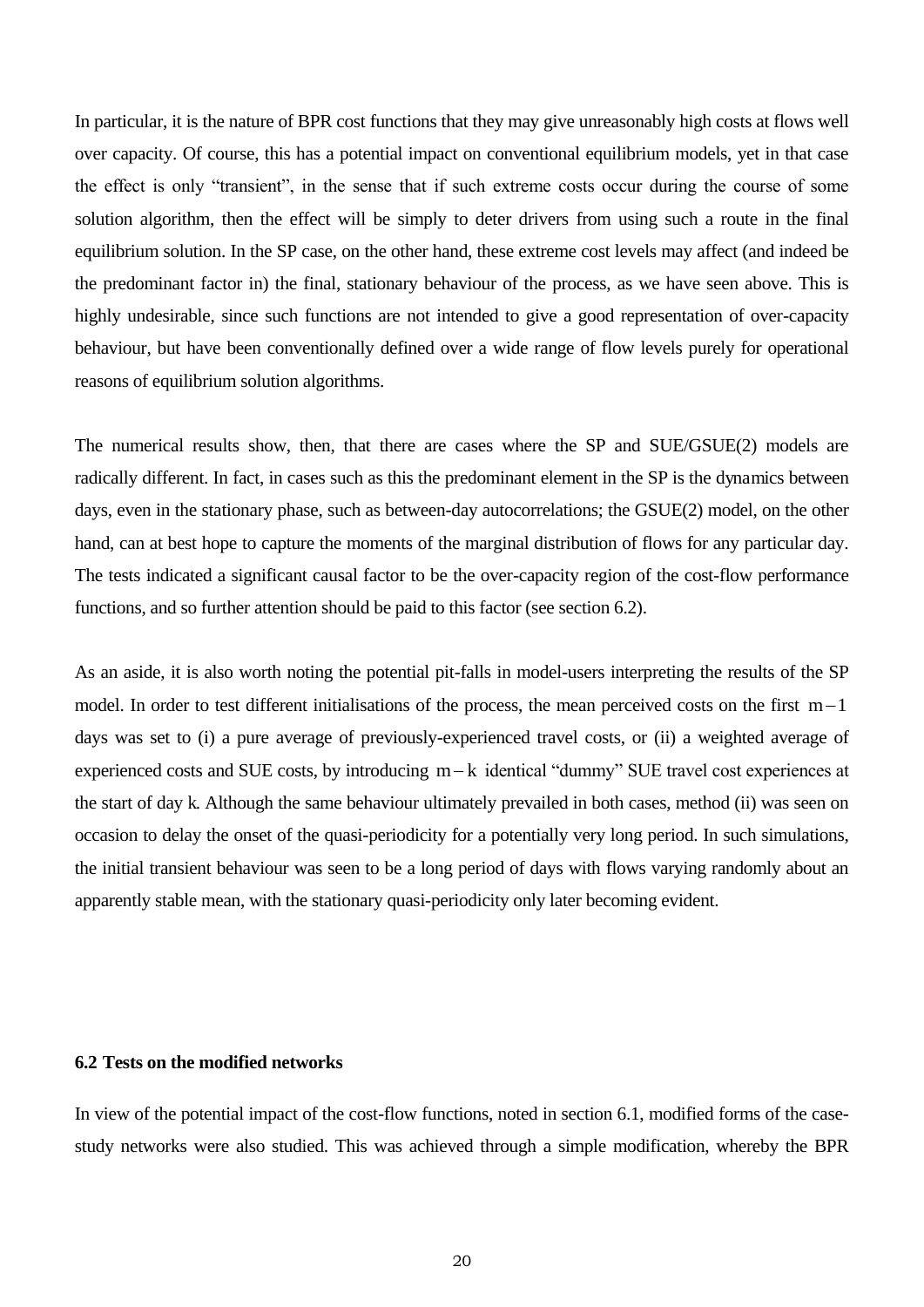cost-flow relationship is assumed to apply to under-capacity flows, with cost increasing linearly with flow over capacity, according to deterministic queuing delay (Van Vuren & Van Vliet, 1992, p. 104).

The SUE, GSUE(2) and SP models were all re-run with these modified functions for both test networks and both the SP1 and SP2 methods, again in a variety of scenarios. (A further minor modification was, for all tests, to set to zero any demand rates  $q_k$  where  $q_k \tau < 0.5$ , in order to minimise the effect of losing trips when  $q_k \tau$  is "integerised" for the application of the SP model.) At lower values of m and/or  $\omega$ , the quasi-periodicity previously evident in the SP model was still apparent, but now with extreme points giving total network travel times that were of a similar order of magnitude to the non-extreme days. As m was increased, the quasi-periodicity gradually disappeared. However, one negative side to this modification was that the SUE and GSUE(2) mean predictions were much closer than in the pure BPR case. This is to be expected, since for any flows in the linear regime of the cost-flow functions, there will be no difference in the standard and modified expected cost relationships (the second derivatives are zero). In the Sioux Falls network, it was seen that under a variety of parameter values, the SP model's predictions approached those of the SUE/GSUE(2) model as m became large (up to  $m = 50$ ). On the other hand, the similarity between the two equilibrium models meant that it was not possible to distinguish whether the GSUE(2) model was closer than the SUE model to predicting the mean flows of the SP.

The Weetwood network presented more interesting results, a sample set given in Table 2 (the cases  $m =$ 100 and 200 were also tested, but gave identical results to  $m = 50$  up to the accuracy in the table). The SP results were obtained from a simulation of 1000 days, with the first 200 discarded in estimating stationary moments. The results for the SP2 method (with  $n_{SAMP} = 30$ ) are given in brackets, following the unbracketed results which are from the SP1 method. The abbreviation 'AAD' refers to Average Absolute Difference. The SP1 and SP2 results clearly follow a similar pattern, and so we may henceforth safely restrict attention to one (SP1, say). For comparison, the SUE total travel cost was 245.9, and the GSUE(2) one 246.1, so in terms of this global measure it is difficult to differentiate between the two models, relative to the SP results for the case  $m = 50$ . However, at the level of individual link flows and link costs, then a distinction is possible, with the AAD in mean flows and mean costs ultimately (for sufficiently large m) smaller for the GSUE(2) vs SP comparison than for the SUE vs SP comparison.

| m | Total travel cost        | AAD in SUE vs            | AAD in SUE vs            | $AAD$ in $GSUE(2)$ $AAD$ in $GSUE(2)$ |                  |
|---|--------------------------|--------------------------|--------------------------|---------------------------------------|------------------|
|   | $(10^5 \text{ veh-hrs})$ | SP mean flows            | SP mean costs            | vs SP mean flows                      | vs SP mean costs |
|   | SP <sub>1</sub><br>(SP2) | (SP2)<br>SP <sub>1</sub> | SP <sub>1</sub><br>(SP2) | SP <sub>1</sub><br>(SP2)              | (SP2)<br>SP1     |
|   | 460.4 (463.5)            | 273.1 (283.8)            | 47.8 (47.4)              | 275.8 (287.0)                         | 47.9 (47.6)      |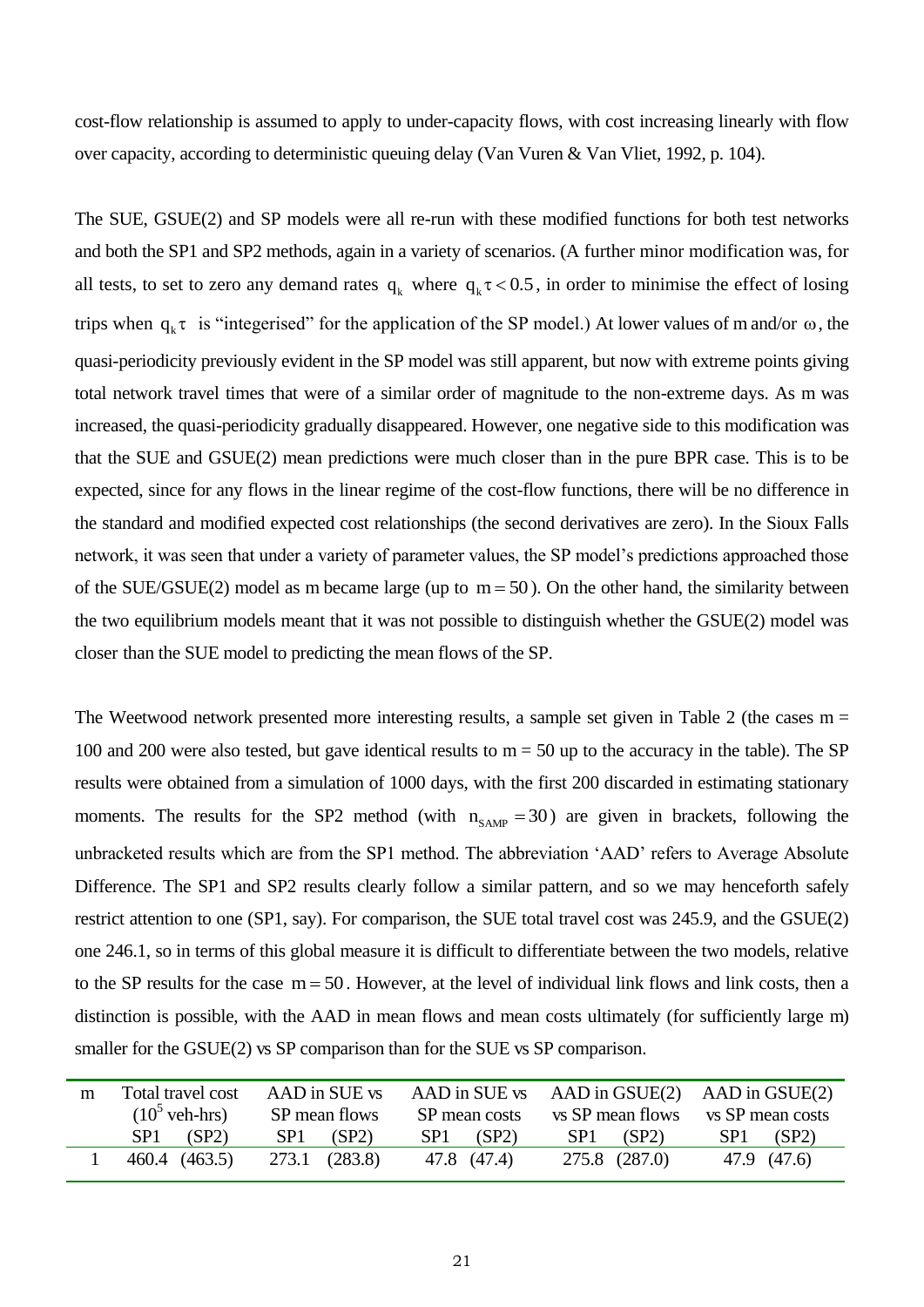|    | 422.6 (426.3) | 233.1 (253.8)   | 46.0 $(45.3)$     | 236.4 (255.9)   | 46.2 $(45.6)$     |
|----|---------------|-----------------|-------------------|-----------------|-------------------|
|    | 370.6 (332.0) | 185.7 (137.5)   | 38.4 (27.9)       | 187.6 (138.1)   | 38.2 (27.9)       |
| 10 | 283.1 (281.8) | 71.7 (67.3)     | 16.9(16.3)        | 70.7 (68.2)     | $16.5$ $(16.0)$   |
| 20 | 246.4 (247.6) | $29.6$ $(31.1)$ | 4.2 $(4.7)$       | 27.6 (29.3)     | 3.8 $(4.3)$       |
| 30 | 242.4 (241.9) | 22.0(20.9)      | $2.3$ $(2.0)$     | $20.2$ $(18.4)$ | 1.8(1.4)          |
| 50 | 240.7 (241.6) | 18.6 (19.8)     | $1.7 \quad (1.9)$ | $14.9$ $(17.0)$ | $1.2 \quad (1.3)$ |

**Table 2: Comparison of SP, SUE and GSUE(2) models, for SP1/SP2 methods (Weetwood;**  $\omega = 0.3$ ;  $\tau = 0.1$ ;  $n_{SAMP} = 30$ ; modified BPR functions)

For the GSUE(2) and SP models, further comparisons are possible in terms of their predictions of link flow variances. The results from the SP1 and SP2 methods are rather different here, and so they are considered separately. From first comparisons with the SP2 method, a pattern was immediately clear, namely that, on a link-by-link comparison, the equilibrium variances estimated by the SP2 method were higher than their GSUE(2) counterparts, and that the absolute discrepancy was greater for links with the higher flow variances. These patterns indicated a useful measure of discrepancy to be the difference between the SP2 and GSUE(2) link flow standard deviation on the link with the highest GSUE(2) flow standard deviation. The value of this measure under a variety of values of m and  $n_{SAMP}$ is given in Table 3. (The parameter  $n_{SAMP}$  is defined in section 4). Furthermore, for two such cases a link-by-link comparison of flow variances is given in Figures 5 and 6, neglecting links with a flow rate standard deviation of less than 5 vehicles/hour.

| m   | $n_{SAMP}$ | GSUE(2) standard deviation | Standard deviation estimated<br>by SP2 method |
|-----|------------|----------------------------|-----------------------------------------------|
| 50  | 30         | 105.6                      | 322.8                                         |
| 100 | 30         | 105.6                      | 302.3                                         |
| 200 | 30         | 105.6                      | 291.6                                         |
| 200 | 90         | 105.6                      | 193.5                                         |
| 200 | 150        | 105.6                      | 160.0                                         |

**Table 3: Comparison of flow variance estimated by GSUE(2) and SP2 methods, for the link with**  highest variance (Weetwood;  $\omega = 0.3$ ;  $\tau = 0.1$ ; modified BPR functions)

While the discrepancy between the two sets of figures is partially attributable to a "real" effect, namely that the GSUE(2) model effectively assumes an infinite m, there is a substantial residual effect due to  $n_{SAMP}$ . In particular, even for rather large values of  $n_{SAMP}$ , a significant estimation error in the SP2 method is evident.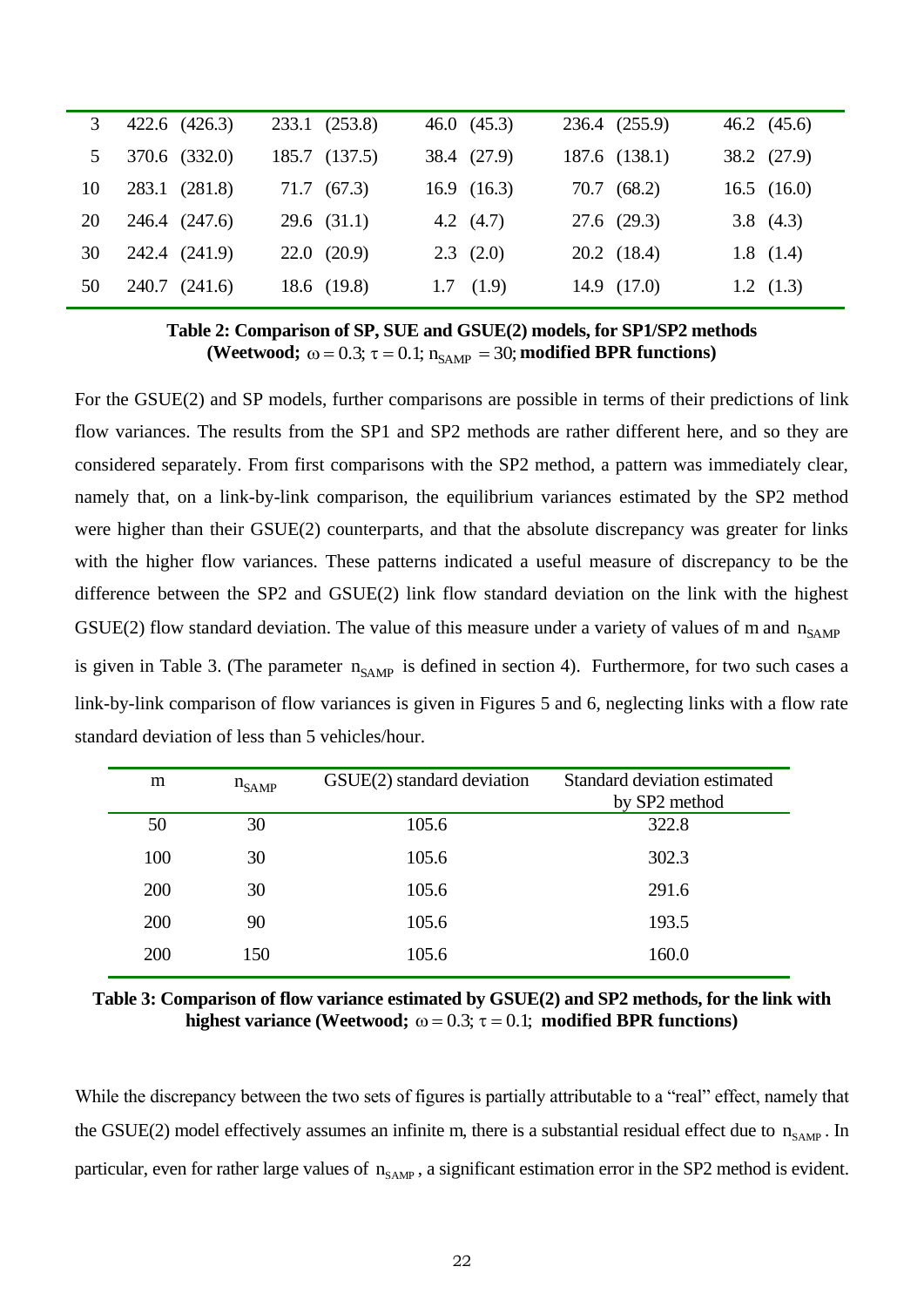As would be expected, this error leads to an overestimation of variance, due to the day-to-day varying error in the estimated choice probabilities. The fact that the SP2 method can produce acceptable estimates of mean flows (see Table 2 and surrounding discussion), while producing poor estimates of flow variances, can indeed be observed in much simpler examples. For example, for a network with two parallel links, constant cost functions  $t_1(v) = 5$ ,  $t_2(v) = 7$ ,  $q_1 = 200$ ,  $\tau = 1$  and  $\omega = 0.3$ , the constant probit choice probability for route 1 may be verified to be around 0.78, using tables of Normal probabilities. The SP daily flows coincide with the binomial GSUE(2) moments in this special case of flow-independent costs, yielding a route 1 flow rate mean and variance of  $\mu_1 = q_1 \times 0.78 = 156$  and  $_1 \times 0.78 \times (1 - 0.78) = 34.3$  $\phi_1 = \tau^{-1} q_1 \times 0.78 \times (1 - 0.78) = 34.3$  respectively. Estimating these same measures by the SP2 method yields Table 4, where values of  $n_{SAMP}$  as large as 300 can produce poor variance estimates.

| $n_{SAMP}$ | $\hat{\mu}_1$ | $\hat{\phantom{a}}$<br>$\boldsymbol{\varphi}_1$ |
|------------|---------------|-------------------------------------------------|
| 300        | 156.1         | 56.2                                            |
| 600        | 156.3         | 45.1                                            |
| 900        | 156.0         | 41.5                                            |
| 1200       | 156.2         | 36.3                                            |

**Table 4: Estimates of mean and variance in flow rate by SP2 simulation method (two link, constant cost network)** 

Focusing, then, on the SP1 method, Table 5 provides the results of a link-by link comparison of the standard deviations estimated by SP1 and GSUE(2), again for links with a standard deviation of at least 5. For each value of m, the figures reported are: the average absolute difference across links; the slope of a least squares regression fit with zero intercept; and the correlation coefficient. The clear pattern is one of increasing similarity between the two models as m is increased. As would be expected, the SP model gives rise to generally greater variances at lower values of m, as can be seen from the 'slope' column. On the other hand, at values of m as high as 30 there remains a substantial discrepancy between the variances predicted by the models. The case  $m = 200$  is further illustrated in Figure 7, where a close correspondence across all links is evident. It is noted finally that comparisons were also made with the 'modified SUE' model, as defined in section 5. While the margin was not great, perhaps due to the linear regime of the costflow curves, the evidence was of GSUE(2) being closer than modified SUE to the SP predictions.

| m | Average Abs.<br>Difference | Slope of $y = bx$ | Correlation<br>coefficient |
|---|----------------------------|-------------------|----------------------------|
|   | 614.69                     | 16.79             | 0.655                      |
| 3 | 885.24                     | 24.99             | 0.823                      |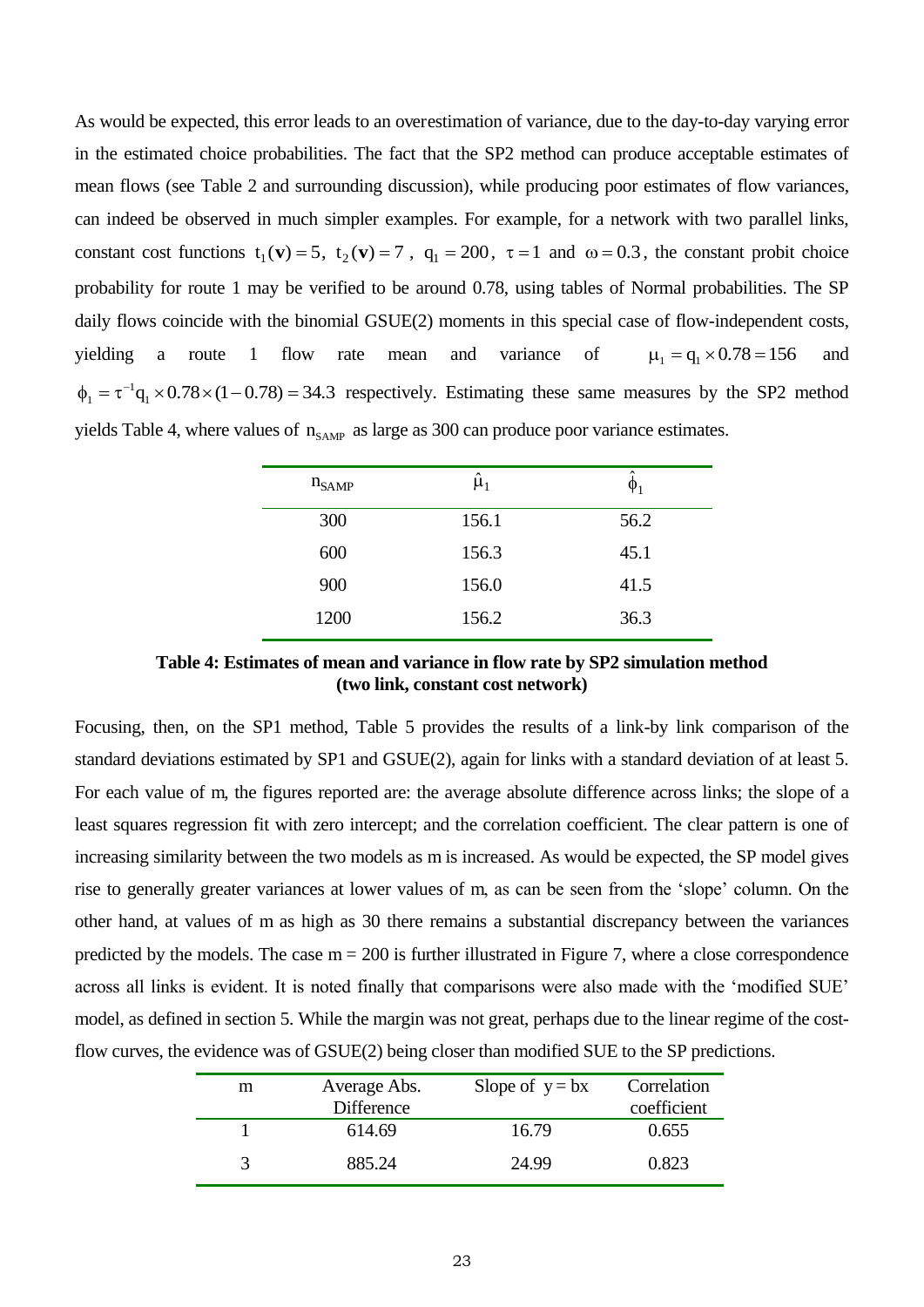| 5   | 861.32 | 23.81 | 0.738 |
|-----|--------|-------|-------|
| 10  | 556.47 | 16.43 | 0.804 |
| 20  | 162.71 | 5.67  | 0.662 |
| 30  | 73.38  | 3.01  | 0.495 |
| 50  | 5.11   | 1.11  | 0.961 |
| 100 | 2.31   | 1.01  | 0.994 |
| 200 | 1.89   | 0.98  | 0.996 |
|     |        |       |       |

**Table 5: Comparison of link flow standard deviations estimated by GSUE(2) and SP1 methods (Weetwood;**  $\omega = 0.3$ ;  $\tau = 0.1$ ; **modified BPR functions)** 

### **7. CONCLUSION**

A solution algorithm has been presented for directly computing link flow means, variances and covariances for the GSUE(2) model. The numerical experiments have confirmed that this method is efficient for large realistic networks, as well as displaying desirable convergence and reproducibility properties. In contrast, the estimation of the SP model by Monte Carlo simulation has a number of dangers for the model-user. In particular, it has been seen how seemingly plausible model assumptions may induce autocorrelations, evident in a quasi-periodic equilibrium behaviour of the simulation, which could not reasonably be viewed as the plausible day-to-day operation of a network.

This paper has clearly not examined the full potential of the SP approach, with only a small part being considered of the wide range of model assumptions that can be accommodated. However, the difficulties noted are certainly not restricted to the relatively simple macroscopic models of the kind considered here, with complex quasi-periodic behaviour having been observed in microscopic models of day-to-day route choice and vehicle movement (Nagel & Barrett, 1997; Liu et al, 1999). It is intended that in this respect, the GSUE(2) model may prove complementary to the SP approach (rather than a competitor), in helping to understand the nature of SP solutions and to identify potential numerical estimation problems. In particular, the numerical evidence gathered in this paper suggests that a useful preliminary step in an SP application is to attempt an understanding of the differences between the SP model run with a large value of m and the results from the GSUE(2) model. As discussed in Watling (2001), the GSUE(2) model should not itself be regarded as a fixed entity, with many extensions possible (e.g. within-day dynamics).

The general approach of using approximation methods to gain an understanding of complex SP and microscopic simulation models has a great deal of potential beyond that explored here. For example, a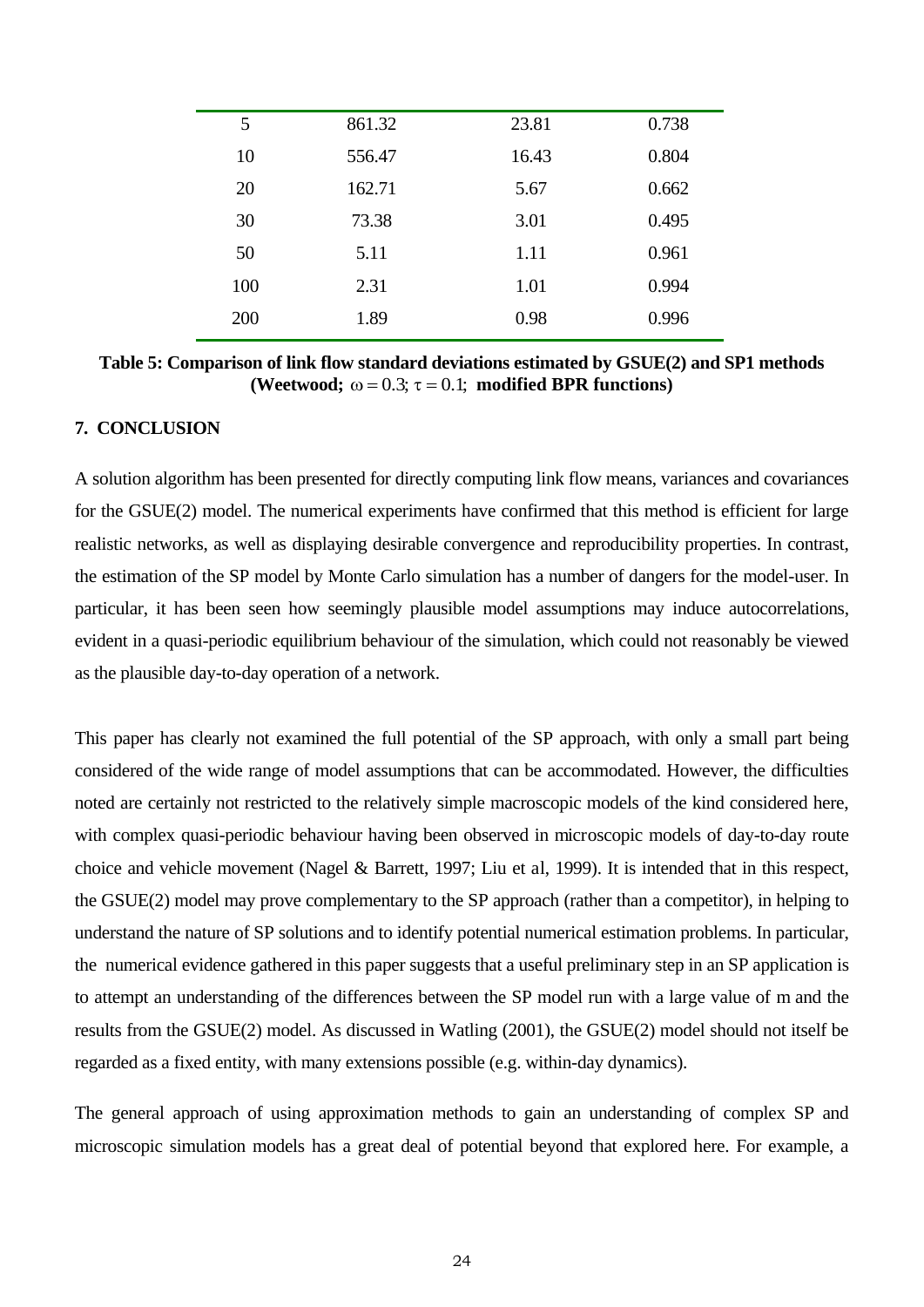significant restriction of the GSUE(2) model is its need to assume infinite driver learning, independent flows between days, and a multinomial flow allocation. In practice, limited learning capabilities will likely induce a greater variance in flows than that predicted by a multinomial distribution, yet characterising such a distribution analytically does not seem a simple task. An equally complex counter-effect is the role of 'habit', which implies that individuals' decisions are not conditionally independent between days. On a different theme, in terms of real-life applications, there would be benefit in research to develop formal statistical procedures to 'fit' stochastic models, such as GSUE(2) and SP, to observed variations in link flows and travel times, and/or using such data to validate the variance predictions of the models.

#### **ACKNOWLEDGEMENTS**

This research was supported by an Advanced Fellowship from the UK Engineering and Physical Sciences Research Council. I thank Martin Hazelton and three anonymous referees for their constructive criticism.

#### **REFERENCES**

MGH Bell & C Cassir, Reliability of Transport Networks, Research Studies Press Ltd (2000).

- GE Cantarella & E Cascetta, "Dynamic Processes and Equilibrium in Transportation Networks: Towards a Unifying Theory", Transportation Science 29(4), 305-329 (1995).
- E Cascetta, "A stochastic process approach to the analysis of temporal dynamics in transportation networks", Transportation Research 23B(1), 1-17 (1989).
- E Cascetta, A Nuzzolo, F Russo & A Vitetta, "A modified logit route choice model overcoming path overlapping problems", in Transportation & Traffic Theory, J. Lesort (ed), 697-712, Pergamon, 1996.
- CF Daganzo, "Unconstrained Extremal Formulation of Some Transportation Equilibrium Problems", Transportation Science 16(3), 332-360 (1982).
- GA Davis & NL Nihan, "Large population approximations of a general stochastic traffic assignment model", Operations Research 41(1), 169-178 (1993).
- LJ LeBlanc, "An Algorithm for the Discrete Network Design Problem", Transportation Science 9, 183-199 (1975).
- R Liu, D Van Vliet & DP Watling, "DRACULA: a microscopic, day-to-day dynamic framework for modelling traffic networks", Working Paper, Institute for Transport Studies, University of Leeds, UK, 1999.
- R Mirchandani & H Soroush, "Generalized Traffic Equilibrium with Probabilistic Travel Times and Perceptions", Transportation Science 21(3), 133-152 (1987).
- K Nagel & CL Barrett CL. "Using Microsimulation Feedback for Trip Adaptation for Realistic Traffic in Dallas", Working Paper, Los Alamos National Laboratory, U.S.A., [http://www-transims.tsasa.lanl.gov,](http://www-transims.tsasa.lanl.gov/) 1997.
- B Ran & DE Boyce, Dynamic Urban Transportation Network Models, Springer-Verlag, Berlin (1996).
- Y Sheffi, Urban transportation networks, Prentice-Hall, New Jersey (1985).
- MJ Smith, "The stability of a dynamic model of traffic assignment—an application of a method of Lyapunov", Transportation Science 18(3), 245-252 (1984).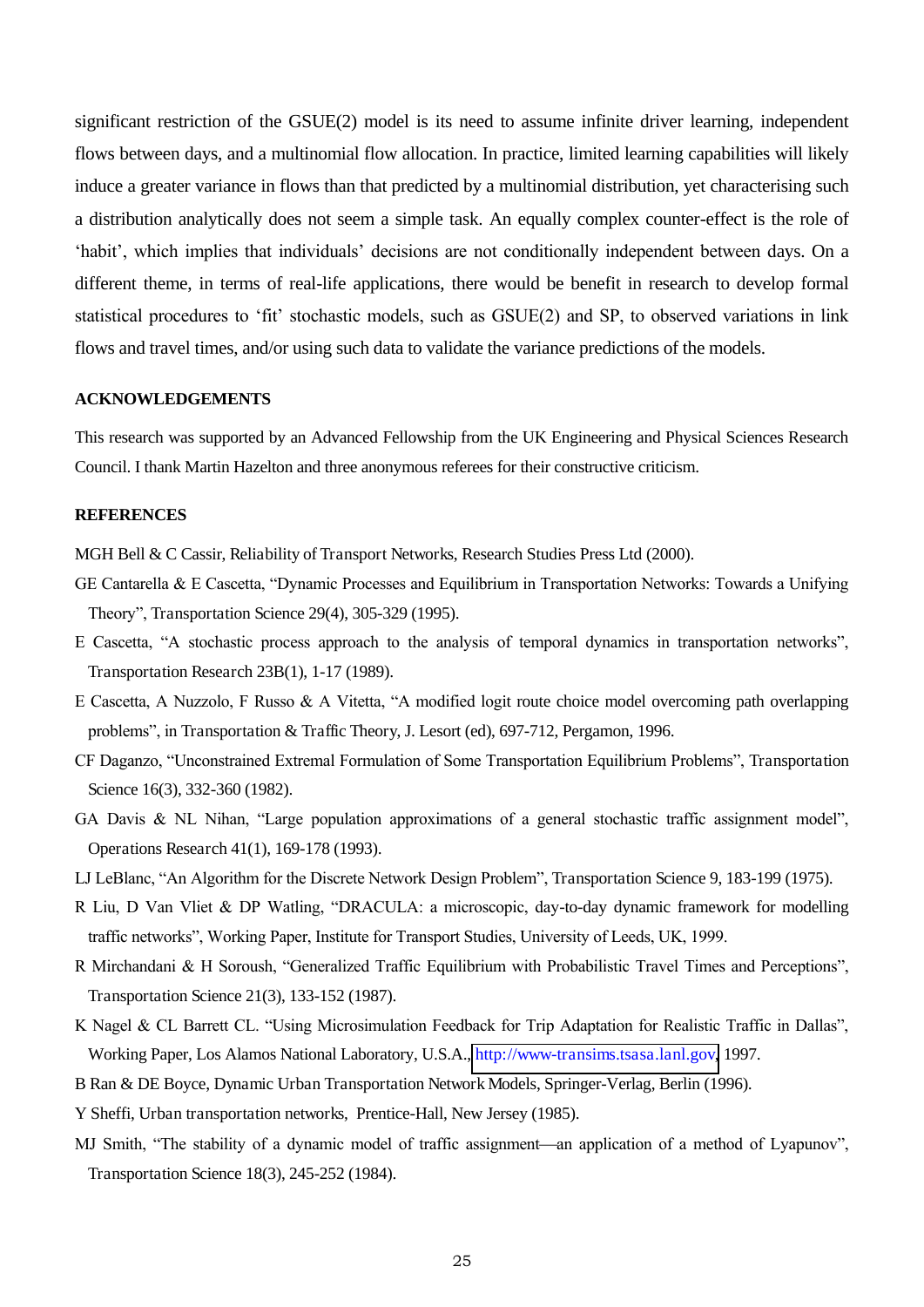- C Suwansirikul, TL Friesz & RL Tobin, "Equilibrium Decomposed Optimization: A Heuristic for the Continuous Equilibrium Network Design Problem.", Transportation Science 21(4), 254-263 (1987).
- D Van Vliet, "SATURN user guide", Institute for Transport Studies, University of Leeds, UK, 1995.
- T Van Vuren & D Van Vliet, Route choice and signal control, Avebury, Aldershot, UK (1992).
- DP Watling, "Stability of the asymmetric stochastic equilibrium assignment model: A dynamical systems approach", Transportation Research 33B(4), 281-312 (1999).
- DP Watling, "A Second Order Stochastic Network Equilibrium Model. I: Theoretical Foundation", Transportation Science (2001). (details to be added at proof)



Fig. 1: Convergence indicators  $G_{sum}^{(i)}(\mu)$  and  $G_{sum}^{(i)}(\phi)$  versus outer GSUE(2) iteration i (Weetwood network:  $\tau = 0.1$ ;  $\omega = 0.3$ ; 100 inner iterations per outer iteration)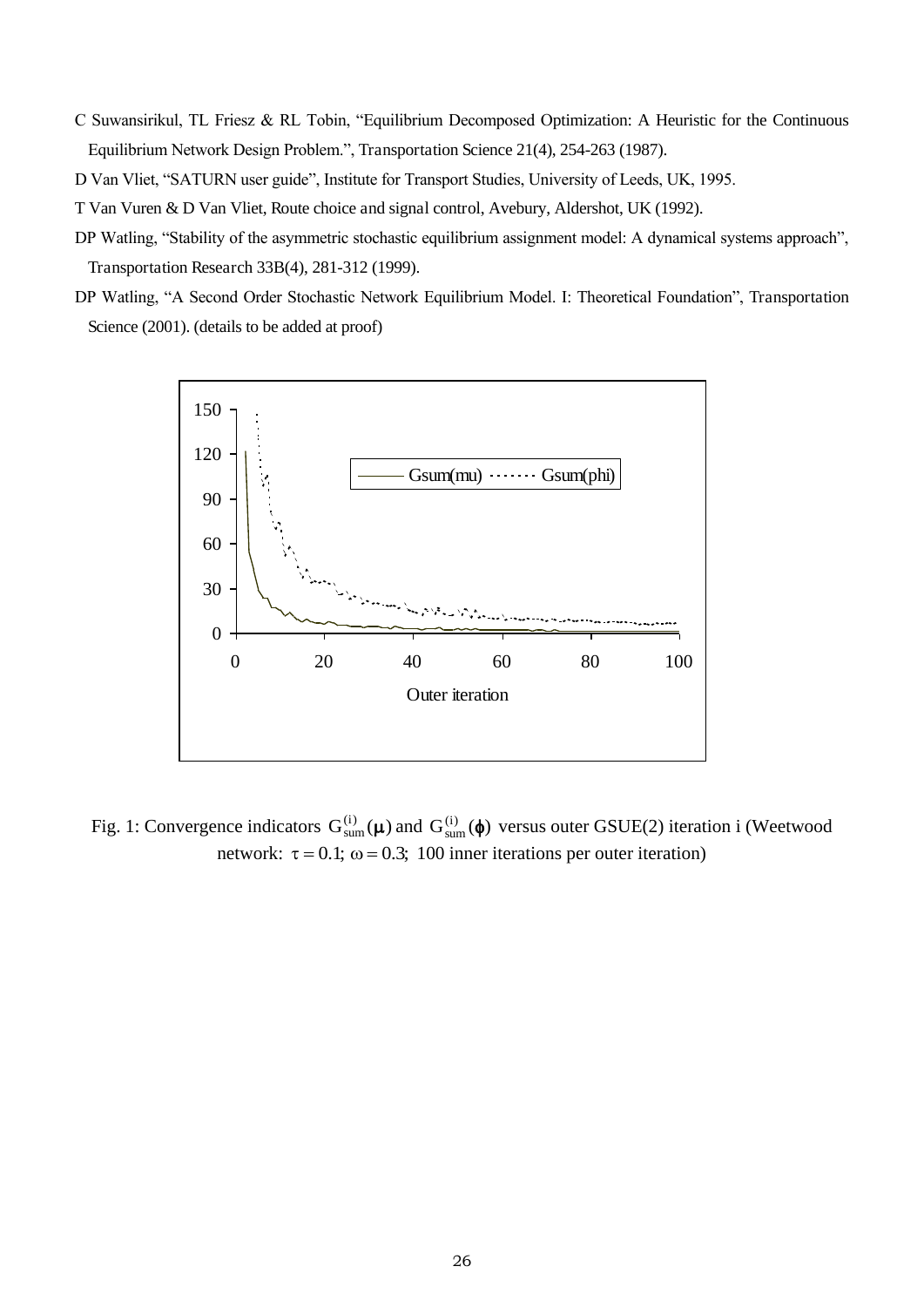

Figure 2: Total travel cost versus outer GSUE(2) iteration (Weetwood network:  $\tau = 0.1$ ;  $\omega = 0.3$ ; 100 inner iterations per outer iteration)



Figure 3: Total travel time versus day for stochastic process simulation (SP1 method, Weetwood, BPR costs,  $\tau = 0.25$ ,  $\omega = 0.3$ , m = 10, demand factor=0.5)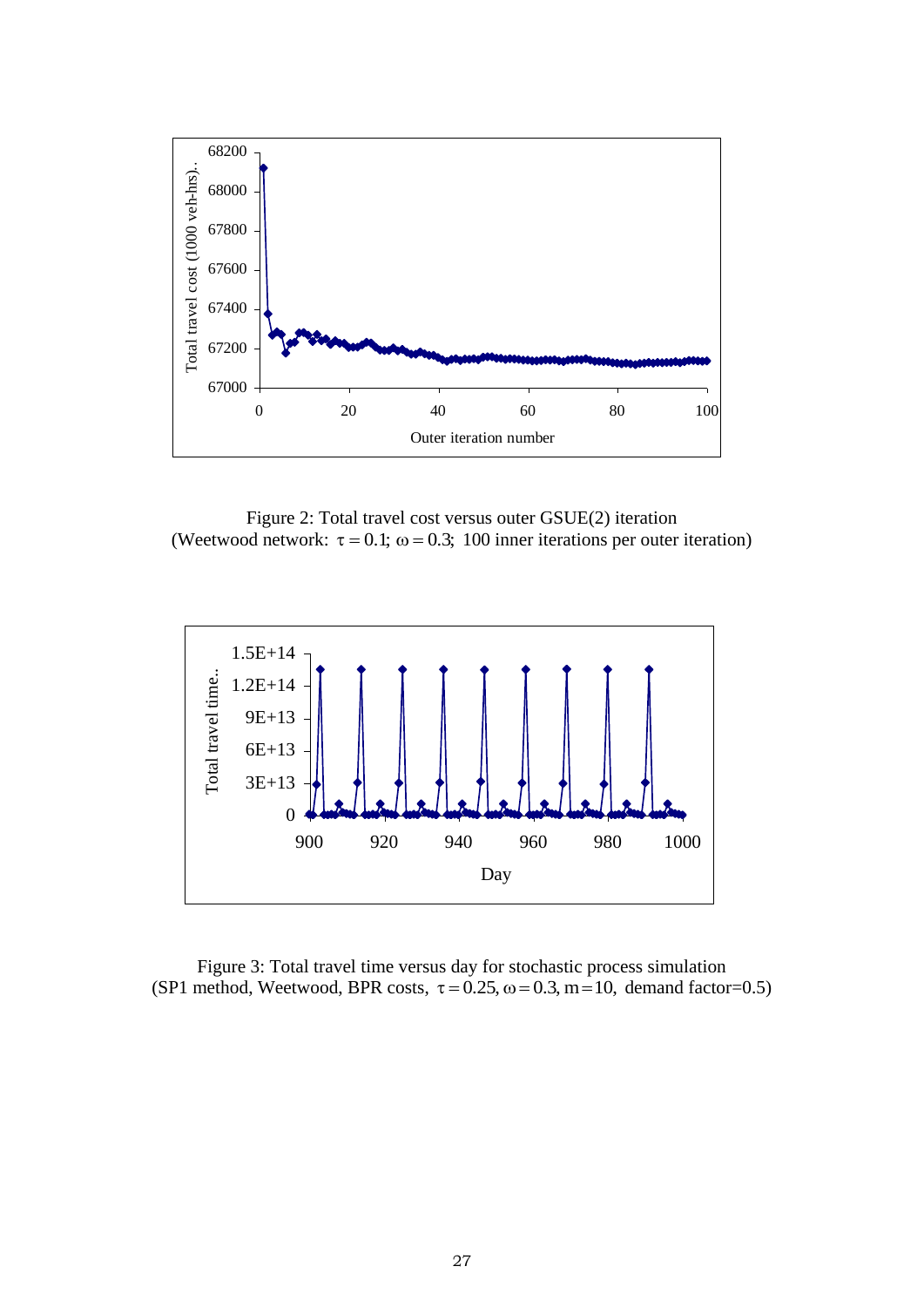

Figure 4: Total travel time versus day for stochastic process simulation (SP1 method, Sioux Falls, BPR costs,  $\tau = 0.25$ ,  $\omega = 0.3$ , m = 10)



Figure 5: Comparison of link flow variances from GSUE(2) and SP2 method (Weetwood: modified BPR functions;  $\tau = 0.1$ ;  $\omega = 0.3$ ;  $m = 200$ ;  $n_{SAMP} = 30$ )